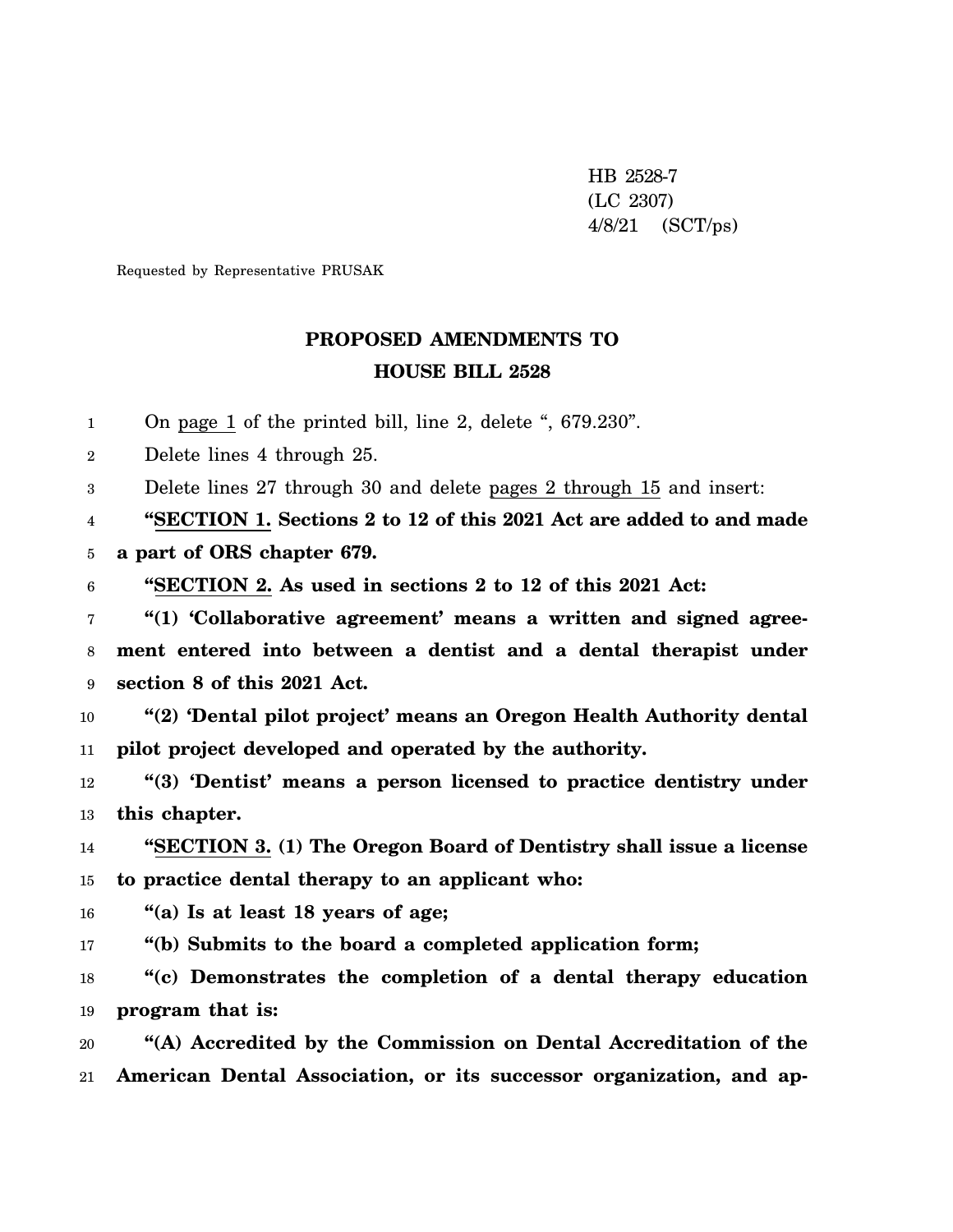1 **proved by the board by rule; or**

2 **"(B) Part of a dental pilot project;**

3 4 **"(d) Passes an examination described in section 4 of this 2021 Act; and**

5 6 **"(e) Pays the application and licensure fees established by the board.**

7 8 9 **"(2)(a) An individual who completed a dental therapy education program in another state or jurisdiction may apply for licensure under this section.**

10 11 12 **"(b) The board shall determine whether the training and education of an applicant described in this subsection is sufficient to meet the requirements of subsection (1) of this section.**

13 14 15 16 17 18 **"(3) If an applicant holds a current or expired authorization to practice dental therapy issued by another state, the federal government or a tribal authority, the applicant shall include with the application a copy of the authorization and an affidavit from the dental regulatory body of the other jurisdiction that demonstrates the applicant was authorized to practice dental therapy in that jurisdiction.**

19 20 21 22 **"SECTION 4. (1)(a) The Oregon Board of Dentistry may require an applicant for a license to practice dental therapy to pass written, laboratory or clinical examinations to test the professional knowledge and skills of the applicant.**

23 24 25 **"(b) The examinations may not be affiliated with or administered by a dental pilot project or a dental therapy education program described in section 3 of this 2021 Act.**

26 **"(c) The examinations must:**

27 28 **"(A) Be elementary and practical in character, and sufficiently thorough to test the fitness of the applicant to practice dental therapy;**

29 **"(B) Be written in English; and**

30 **"(C) Include questions on subjects pertaining to dental therapy.**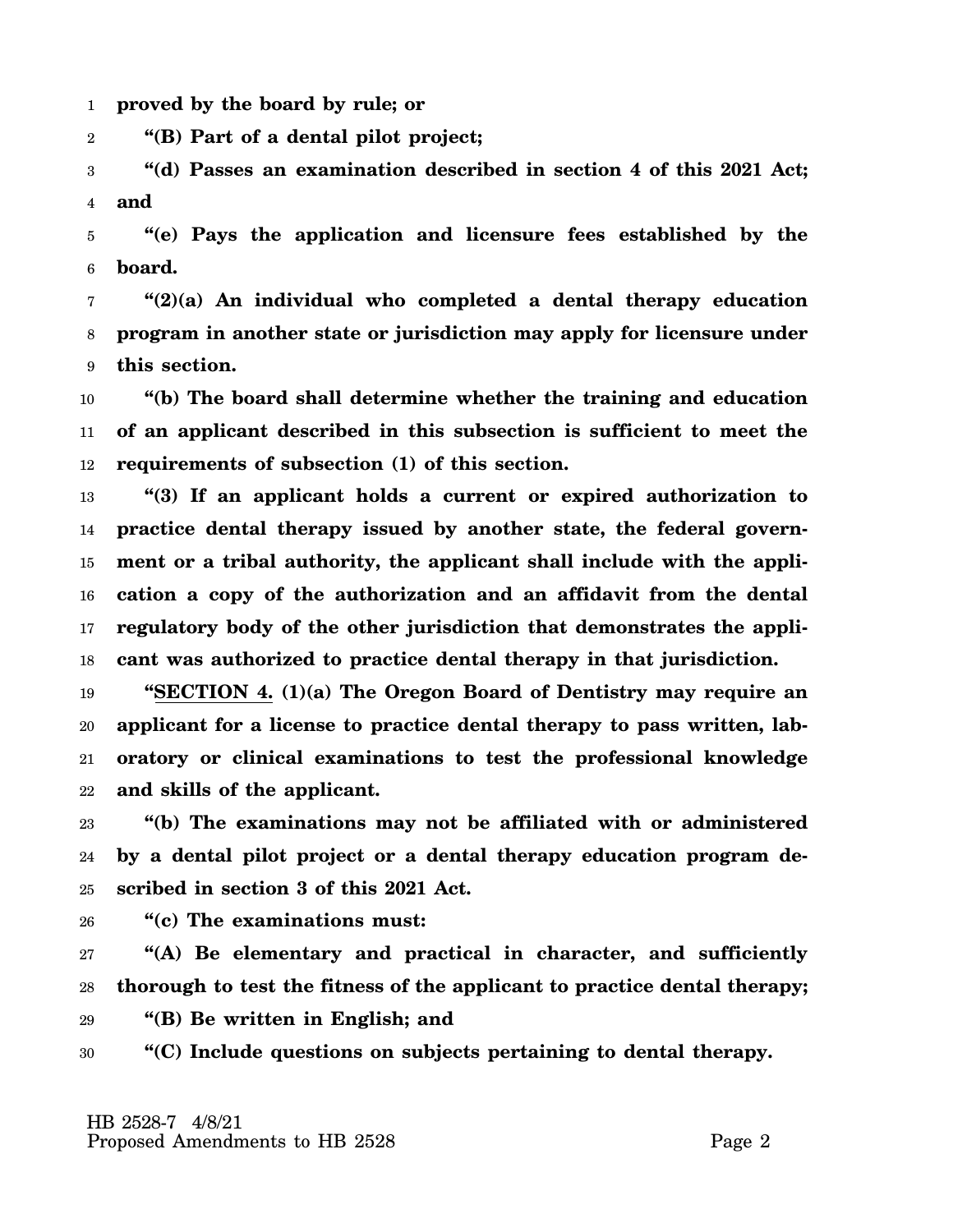1 2 3 **"(2) If a test or examination was taken within five years of the date of application and the applicant received a passing score on the test or examination, as established by the board by rule, the board:**

4 5 **"(a) To satisfy the written examination authorized under this section, may accept the results of national standardized examinations.**

6 7 **"(b) To satisfy the laboratory or clinical examination authorized under this section:**

8 9 10 **"(A) Shall accept the results of regional and national testing agencies or clinical board examinations administered by other states; and "(B) May accept the results of board-recognized testing agencies.**

11 12 13 14 15 16 17 18 19 20 **"(3) The board shall accept the results of regional and national testing agencies or of clinical board examinations administered by other states, and may accept results of board-recognized testing agencies, in satisfaction of the examinations authorized under this section for applicants who have engaged in the active practice of dental therapy in Oregon, another state, the Armed Forces of the United States, the United States Public Health Service or the United States Department of Veterans Affairs for a period of at least 3,500 hours in the five years immediately preceding application and who meet all other requirements for licensure.**

21 22 **"(4) The board shall establish rules related to reexamination for an applicant who fails an examination.**

23 24 25 **"SECTION 5. The Oregon Board of Dentistry may refuse to issue or renew a license to practice dental therapy if the applicant or licensee:**

26 27 28 **"(1) Subject to ORS 670.280, has been convicted of a violation of the law. A certified copy of the record of conviction is conclusive evidence of conviction.**

29 30 **"(2) Has been disciplined by a state licensing or regulatory agency of this state or another state regarding a health care profession if, in**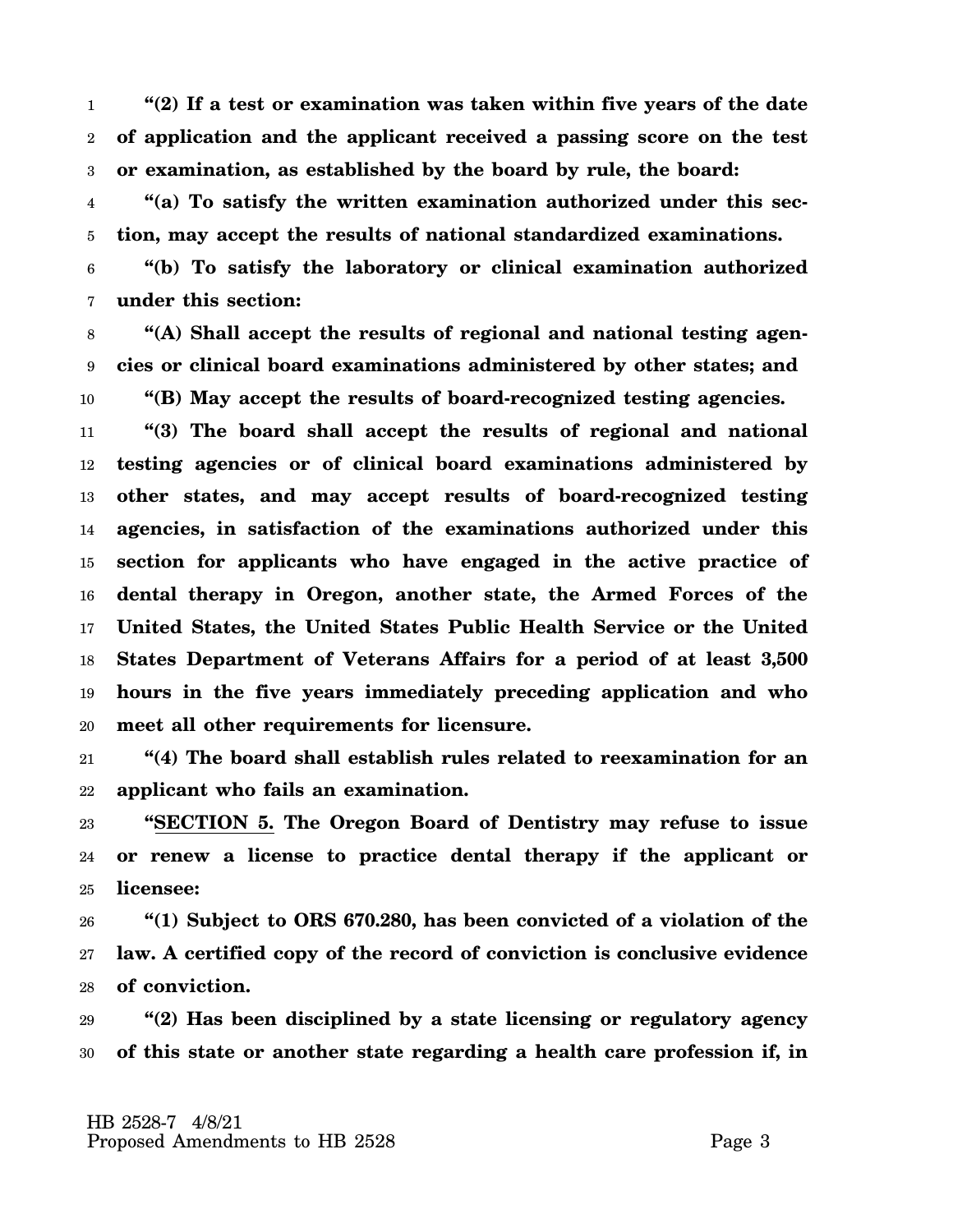1 2 3 4 5 **the judgment of the board, the acts or conduct resulting in the disciplinary action bears a demonstrable relationship to the ability of the applicant or licensee to practice dental therapy in accordance with sections 2 to 12 of this 2021 Act. A certified copy of the disciplinary action is conclusive evidence of the disciplinary action.**

6 7 8 **"(3) Has falsified an application for issuance or renewal of licensure. "(4) Has violated any provision of sections 2 to 12 of this 2021 Act or a rule adopted under sections 2 to 12 of this 2021 Act.**

9 10 11 12 13 **"SECTION 6. (1) A person may not practice dental therapy or assume or use any title, words or abbreviations, including the title or designation 'dental therapist,' that indicate that the person is authorized to practice dental therapy unless the person is licensed under section 3 of this 2021 Act.**

14 **"(2) Subsection (1) of this section does not prohibit:**

15 16 17 **"(a) The practice of dental therapy by a health care provider performing services within the health care provider's authorized scope of practice.**

18 19 20 21 22 23 **"(b) The practice of dental therapy in the discharge of official duties on behalf of the United States government, including but not limited to the Armed Forces of the United States, the United States Coast Guard, the United States Public Health Service, the United States Bureau of Indian Affairs or the United States Department of Veterans Affairs.**

24 25 **"(c) The practice of dental therapy pursuant to an educational program described in section 3 of this 2021 Act.**

26 27 28 29 30 **"(d) A dental therapist authorized to practice in another state or jurisdiction from making a clinical presentation sponsored by a bona fide dental or dental therapy association or society or an accredited dental or dental therapy education program approved by the Oregon Board of Dentistry.**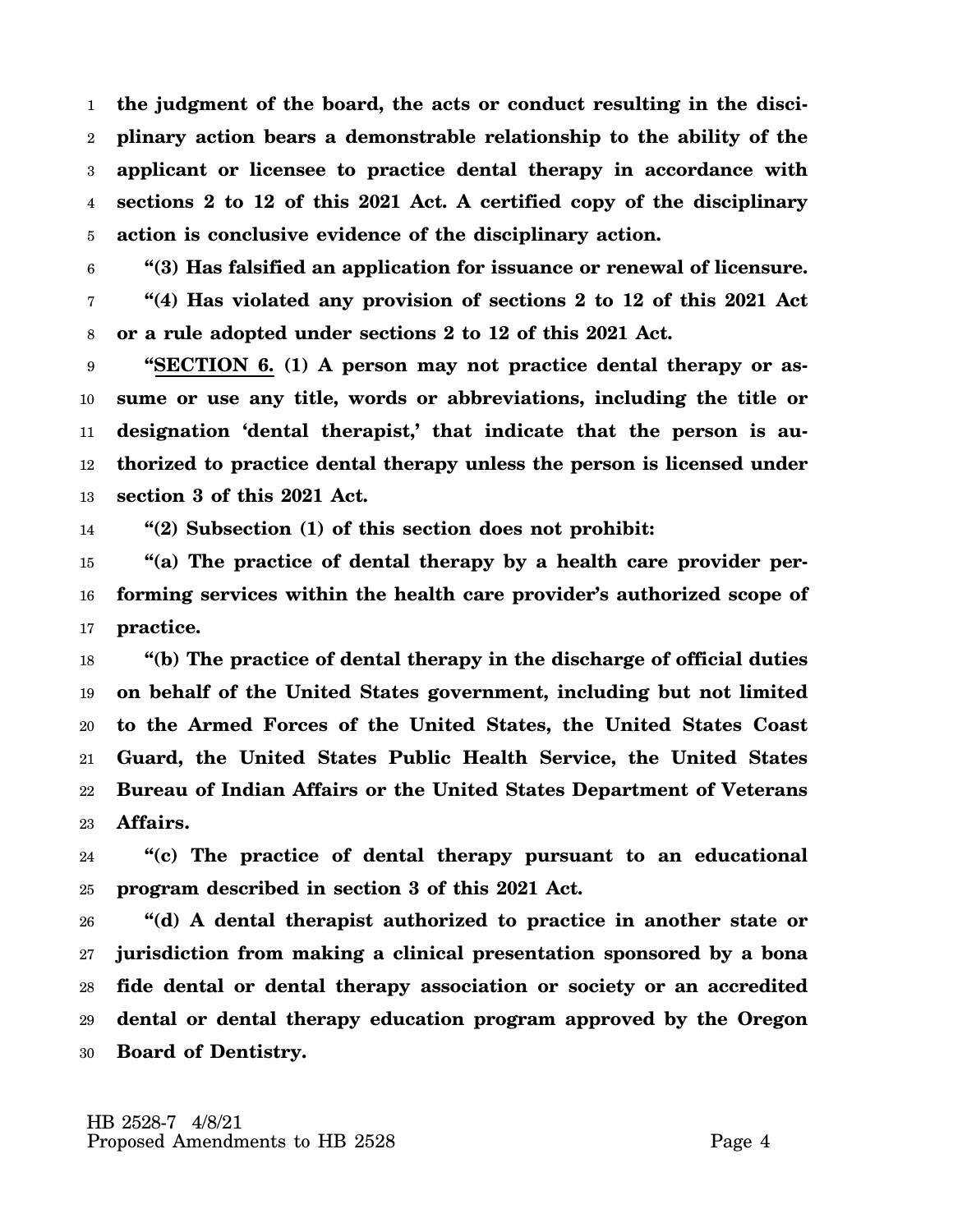1 2 3 4 5 6 7 8 9 10 **"(e) Bona fide students of dental therapy from engaging in clinical studies during the period of their enrollment and as a part of the course of study in a dental therapy education program described in section 3 (1) of this 2021 Act. The clinical studies may be conducted on the premises of the program or in a clinical setting located off the premises. The facility, instructional staff and course of study at an off-premises location must meet minimum requirements established by the board by rule. The clinical studies at the off-premises location must be performed under the indirect supervision of a member of the program faculty.**

11 12 13 14 15 16 17 18 19 20 21 **"(f) Bona fide full-time students of dental therapy, during the period of their enrollment and as a part of the course of study in a dental therapy education program located outside of Oregon that is accredited by the Commission on Dental Accreditation of the American Dental Association or its successor agency, from engaging in community-based or clinical studies as an elective or required rotation in a clinical setting located in Oregon, if the community-based or clinical studies meet minimum requirements established by the board by rule and are performed under the indirect supervision of a member of the faculty of the Oregon Health and Science University School of Dentistry.**

22 23 24 25 26 27 28 **"(g) The performance of duties by a federally certified dental health aide therapist or tribally authorized dental therapist in a clinic operated by the Indian Health Service, including, as described in 25 U.S.C. 1603, an Indian Health Service Direct Service Tribe clinic, a clinic operated under an Indian Self-Determination and Education Assistance Act of 1975 (P.L. 93-638) contract or a clinic operated under an urban Indian organization.**

29 30 **"SECTION 7. (1) The Oregon Board of Dentistry may impose nonrefundable fees for the following:**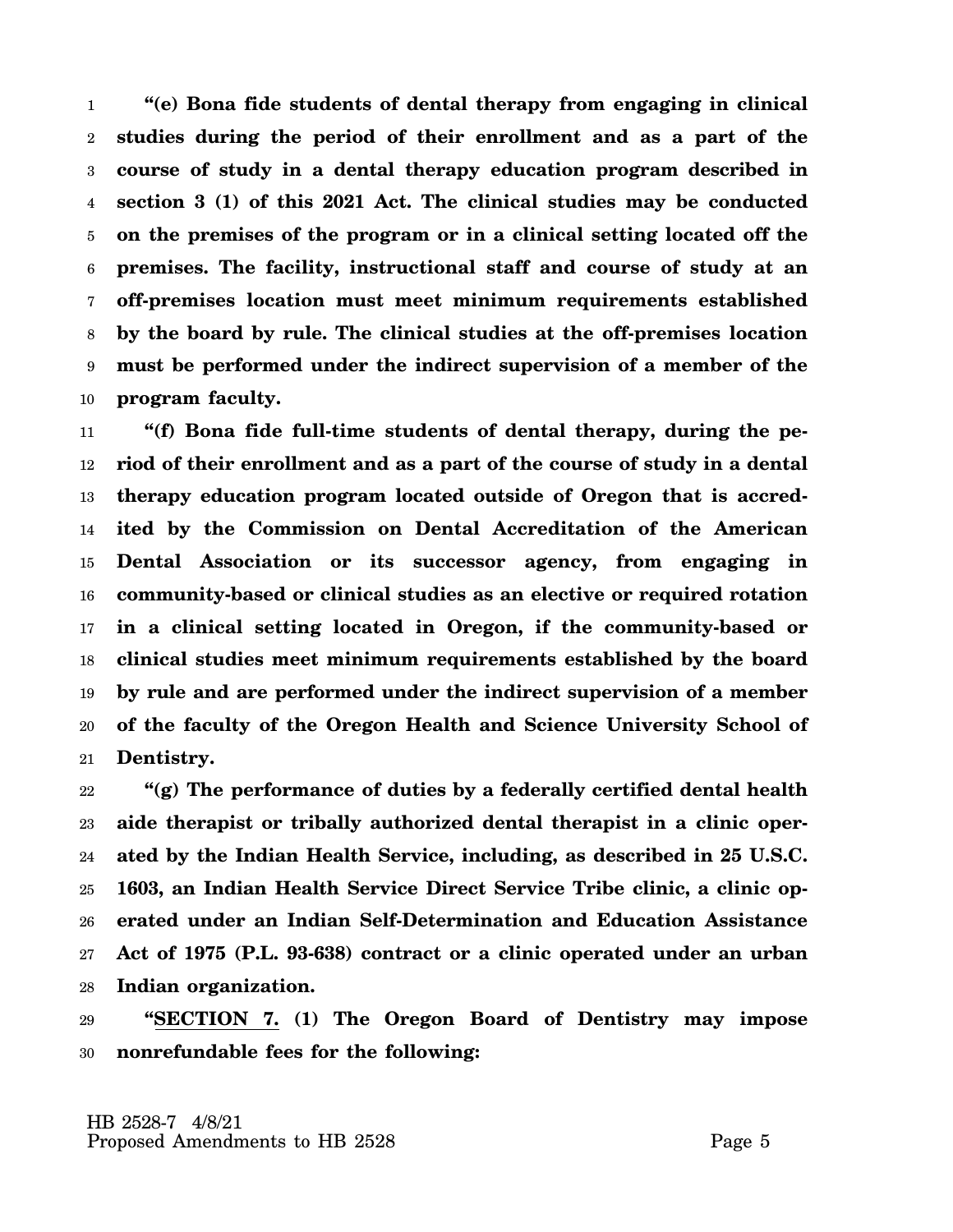- 1 **"(a) Application for licensure;**
- 2 **"(b) Examinations;**
- 3 **"(c) Biennial dental therapy licenses, both active and inactive;**
- 4 **"(d) Licensure renewal fees;**
- 5 **"(e) Permits; and**
- 6 **"(f) Delinquency.**

7 8 9 10 11 12 13 **"(2) Subject to prior approval of the Oregon Department of Administrative Services and a report to the Emergency Board prior to adopting fees and charges, the fees and charges established under sections 2 to 12 of this 2021 Act may not exceed the cost of administering sections 2 to 12 of this 2021 Act as authorized by the Legislative Assembly within the Oregon Board of Dentistry budget and as modified by the Emergency Board.**

14 15 16 17 **"(3)(a) The Oregon Board of Dentistry may waive a license fee for a licensee who provides to the board satisfactory evidence that the licensee has discontinued the practice of dental therapy because of retirement.**

18 19 20 21 22 23 24 **"(b) A licensee described in this subsection may apply to the board for reinstatement of the license pursuant to rules adopted by the board. An application under this paragraph must include a fee. If the licensee has been retired or inactive for more than one year from the date of application, the licensee shall include with the application satisfactory evidence of clinical competence, as determined by the board.**

25 26 27 **"(4)(a) A license to practice dental therapy is valid for two years and may be renewed. A licensee shall submit to the board an application for renewal and payment of the fee.**

28 29 30 **"(b) A dental therapist issued a license in an even-numbered year must apply for renewal by September 30 of each even-numbered year thereafter. A dental therapist issued a license in an odd-numbered year**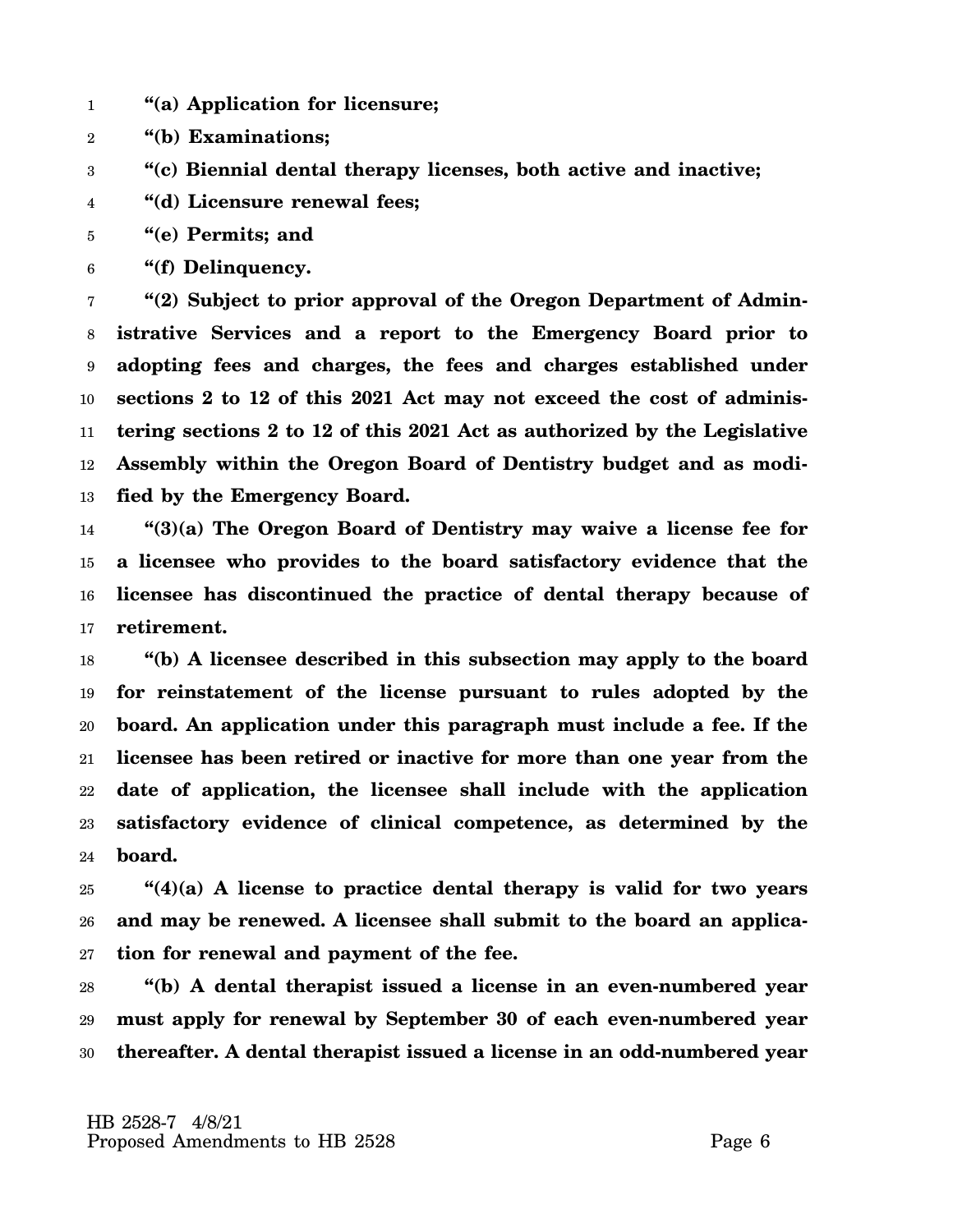1 2 **must apply for renewal by September 30 of each odd-numbered year thereafter.**

3 4 **"(c) The board may charge a reasonable fee if the application for renewal or the fee is submitted more than 10 days delinquent.**

5 6 **"(5) A dental therapist shall inform the board of a change of the dental therapist's address within 30 days of the change.**

7 8 9 10 11 **"SECTION 8. (1) A dental therapist may practice dental therapy only under the supervision of a dentist and pursuant to a collaborative agreement with the dentist that outlines the supervision logistics and requirements for the dental therapist's practice. The collaborative agreement must include at least the following information:**

12 13 **"(a) The level of supervision required for each procedure performed by the dental therapist;**

14 15 16 **"(b) Circumstances under which the prior knowledge and consent of the dentist is required to allow the dental therapist to provide a certain service or perform a certain procedure;**

17 18 **"(c) The practice settings in which the dental therapist may provide care;**

19 **"(d) Any limitation on the care the dental therapist may provide;**

20 21 22 **"(e) Patient age-specific and procedure-specific practice protocols, including case selection criteria, assessment guidelines and imaging frequency;**

23 24 **"(f) Procedures for creating and maintaining dental records for patients treated by the dental therapist;**

25 26 **"(g) Guidelines for the management of medical emergencies in each of the practice settings in which the dental therapist provides care;**

27 28 29 **"(h) A quality assurance plan for monitoring care provided by the dental therapist, including chart review, patient care review and referral follow-up;**

30 **"(i) Protocols for the dispensation and administration of drugs, as**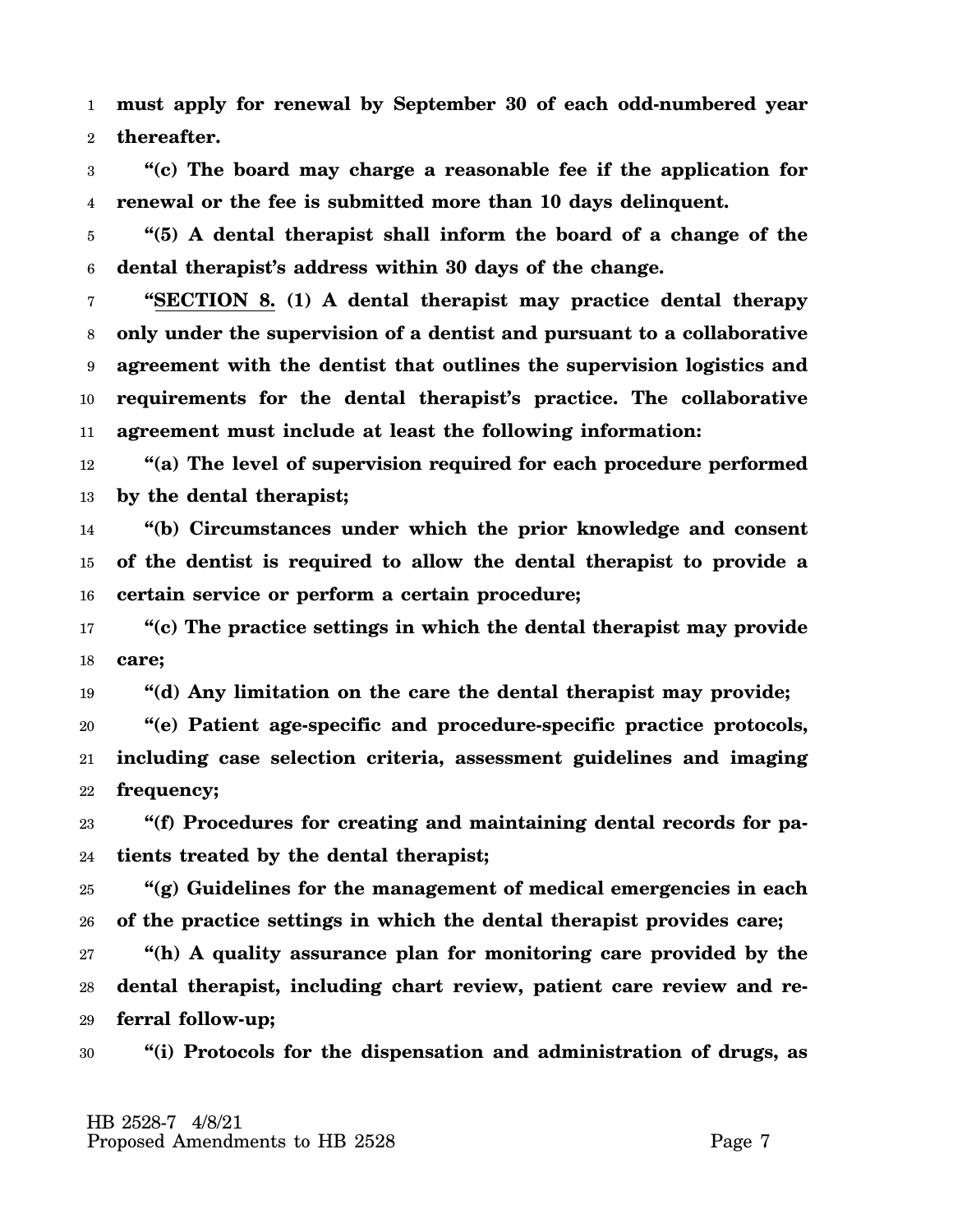1 2 3 **described in section 9 of this 2021 Act, by the dental therapist, including circumstances under which the dental therapist may dispense and administer drugs;**

4 5 6 7 **"(j) Criteria for the provision of care to patients with specific medical conditions or complex medical histories, including any requirements for consultation with the dentist prior to the provision of care; and**

8 9 10 11 12 **"(k) Protocols for when a patient requires treatment outside the dental therapist's scope of practice, including for referral of the patient for evaluation and treatment by the dentist, a physician licensed under ORS chapter 677, a nurse practitioner licensed under ORS 678.375 to 678.390 or other licensed health care provider.**

13 14 **"(2) A dentist who enters into a collaborative agreement with a dental therapist shall:**

15 16 17 **"(a) Directly provide care to a patient that is outside the scope of practice of the dental therapist or arrange for the provision of care by another dentist; and**

18 19 20 **"(b) Ensure that the dentist, or another dentist, is available to the dental therapist for timely communication during the dental therapist's provision of care to a patient.**

21 22 23 24 **"(3) A dental therapist may perform and provide only those procedures and services authorized by the dentist and set out in the collaborative agreement, and shall maintain with the dentist an appropriate level of contact, as determined by the dentist.**

25 26 27 **"(4) A dental therapist and a dentist who enter into a collaborative agreement together shall each maintain a physical copy of the collaborative agreement.**

28 29 30 **"(5)(a) A dental therapist may enter into collaborative agreements with more than one dentist if each collaborative agreement includes the same supervision requirements and scope of practice.**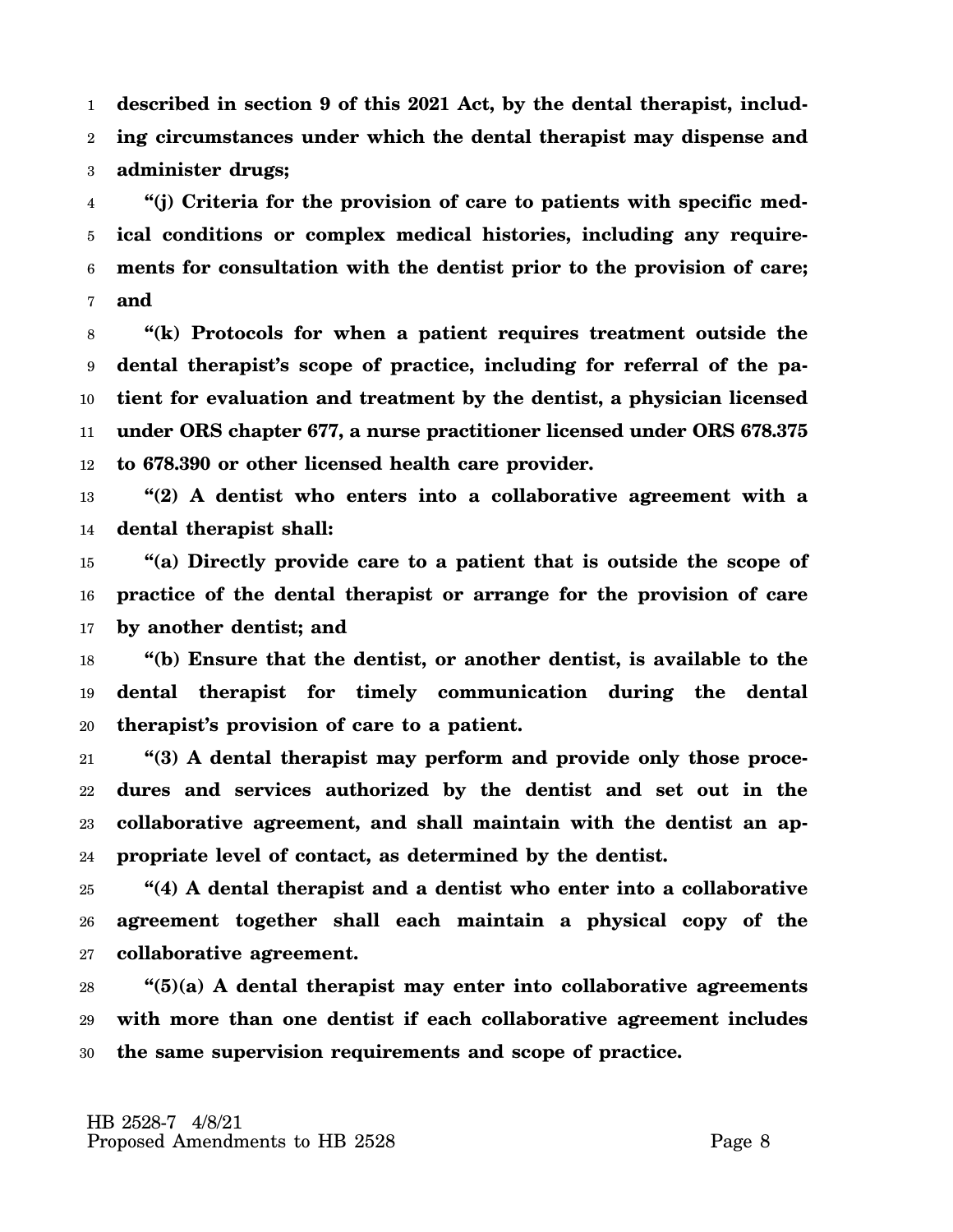1 2 **"(b) A dentist may supervise and enter into collaborative agreements with up to three dental therapists at any one time.**

3 4 **"(6)(a) A collaborative agreement must be signed by the dentist and dental therapist.**

5 6 7 8 9 **"(b) A dental therapist shall annually submit a signed copy of the collaborative agreement to the Oregon Board of Dentistry. If the collaborative agreement is revised in between annual submissions, a signed copy of the revised collaborative agreement must be submitted to the board as soon as practicable after the revision is made.**

10 11 12 **"SECTION 9. (1) A dental therapist may perform, pursuant to the dental therapist's collaborative agreement, the following procedures under the general supervision of the dentist:**

13 14 15 16 **"(a) Identification of conditions requiring evaluation, diagnosis or treatment by a dentist, a physician licensed under ORS chapter 677, a nurse practitioner licensed under ORS 678.375 to 678.390 or other licensed health care provider;**

17 **"(b) Comprehensive charting of the oral cavity;**

18 19 **"(c) Oral health instruction and disease prevention education, including nutritional counseling and dietary analysis;**

20 **"(d) Exposing and evaluation of radiographic images;**

21 22 **"(e) Dental prophylaxis, including subgingival scaling and polishing procedures;**

23 24 **"(f) Application of topical preventive or prophylactic agents, including fluoride varnishes and pit and fissure sealants;**

25 **"(g) Administering local anesthetic;**

- 26 **"(h) Pulp vitality testing;**
- 27 **"(i) Application of desensitizing medication or resin;**
- 28 **"(j) Fabrication of athletic mouth guards;**
- 29 **"(k) Changing of periodontal dressings;**
- 30 **"(L) Simple extractions of erupted primary teeth;**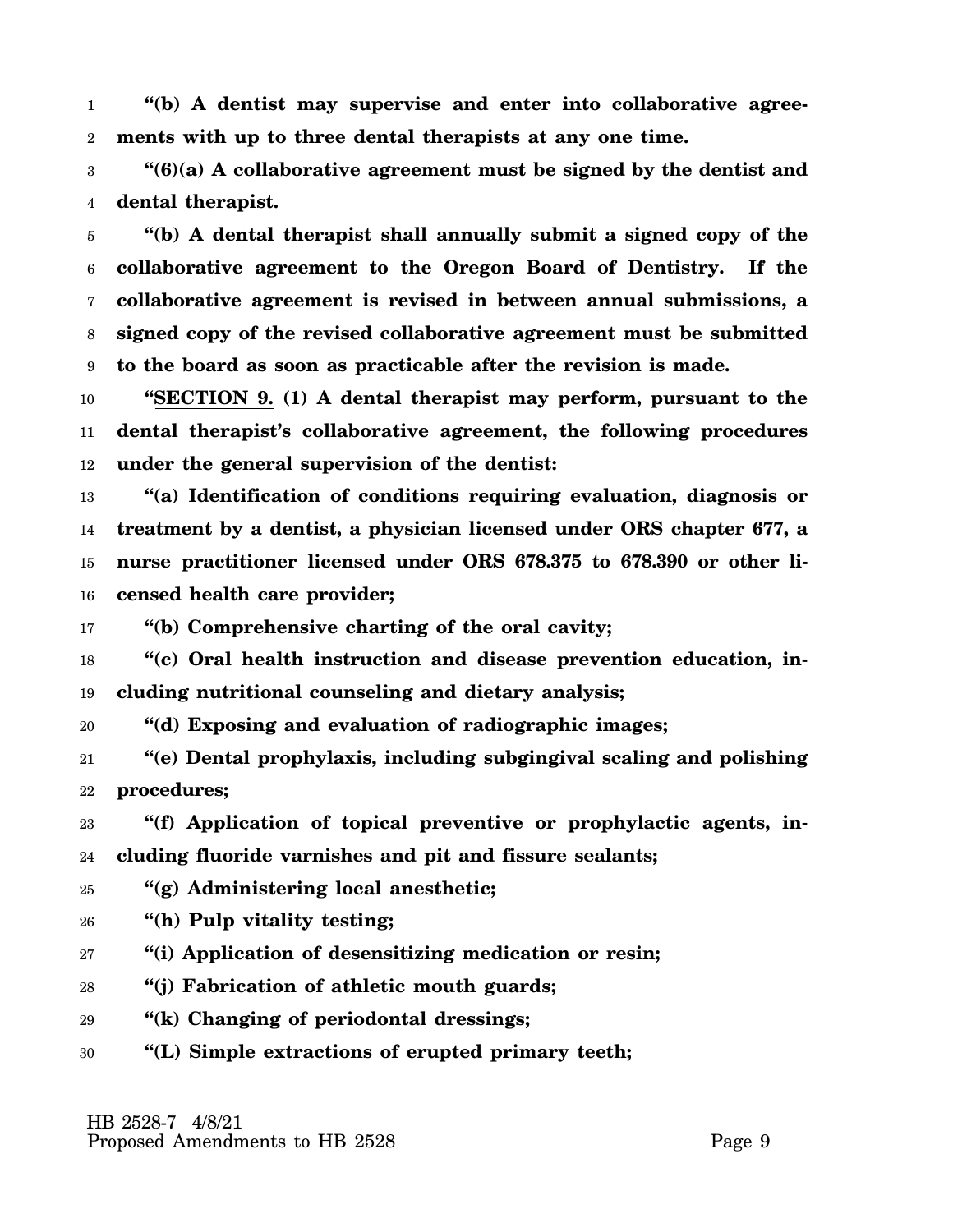1 2 3 4 5 6 7 8 9 10 11 12 13 14 15 16 17 18 19 20 21 22 23 24 25 26 27 28 29 30 **"(m) Emergency palliative treatment of dental pain; "(n) Preparation and placement of direct restoration in primary and permanent teeth; "(o) Fabrication and placement of single-tooth temporary crowns; "(p) Preparation and placement of preformed crowns on primary teeth; "(q) Indirect and direct pulp capping on permanent teeth; "(r) Indirect pulp capping on primary teeth; "(s) Suture removal; "(t) Minor adjustments and repairs of removable prosthetic devices; "(u) Atraumatic restorative therapy and interim restorative therapy; "(v) Oral examination, evaluation and diagnosis of conditions within the supervising dentist's authorization; "(w) Removal of space maintainers; "(x) The dispensation and oral or topical administration of: "(A) Nonnarcotic analgesics; "(B) Anti-inflammatories; and "(C) Antibiotics; and "(y) Other services as specified by the Oregon Board of Dentistry by rule. "(2) A dental therapist may perform, pursuant to the dental therapist's collaborative agreement, the following procedures under the indirect supervision of the dentist: "(a) Placement of temporary restorations; "(b) Fabrication of soft occlusal guards; "(c) Tissue reconditioning and soft reline; "(d) Tooth reimplantation and stabilization; "(e) Recementing of permanent crowns; "(f) Pulpotomies on primary teeth;**

 HB 2528-7 4/8/21 Proposed Amendments to HB 2528 Proposed Amendments to HB 2528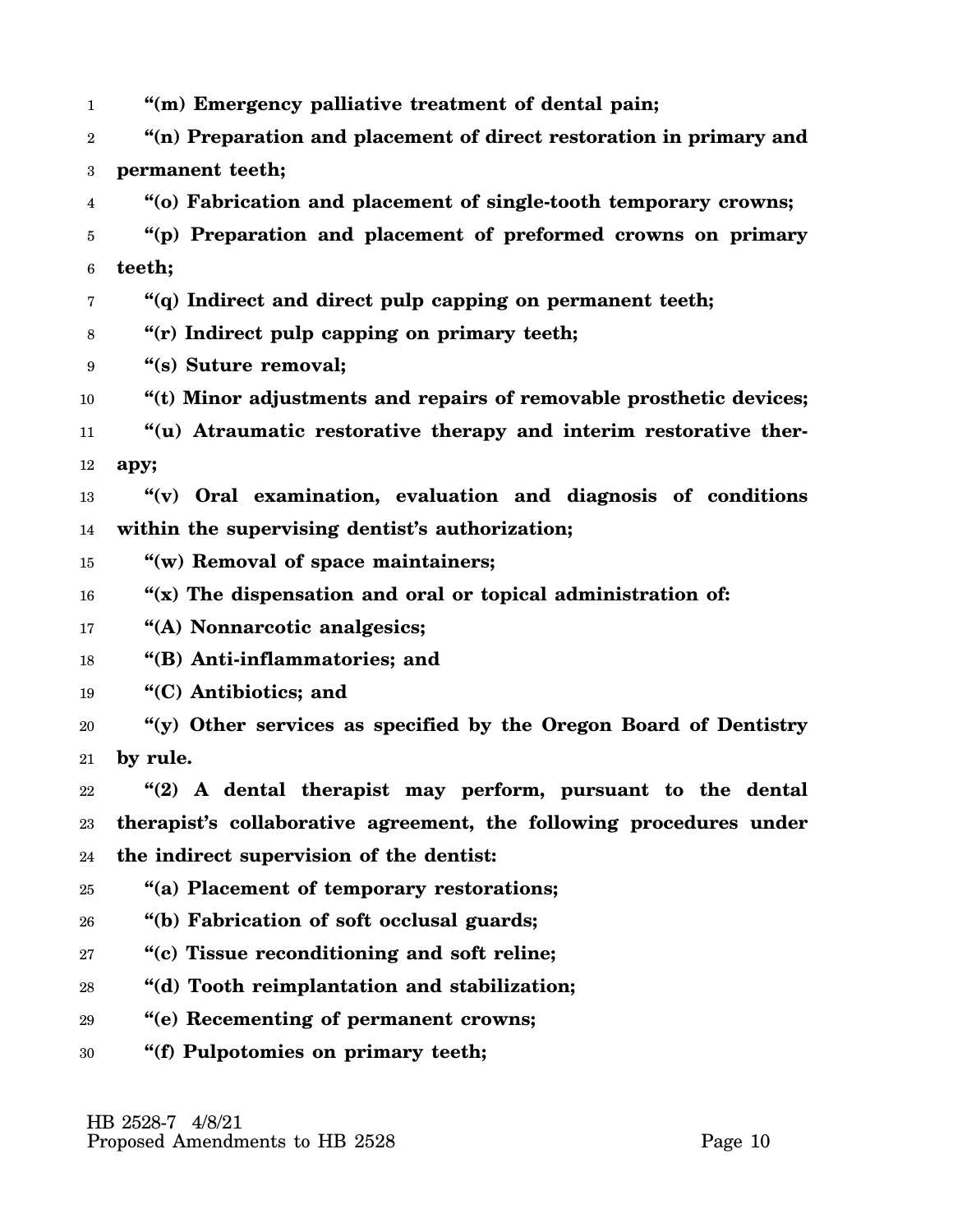1 2 **"(g) Simple extractions of periodontally diseased permanent teeth with advanced mobility; and**

3 **"(h) Brush biopsies.**

4 5 6 7 **"(3)(a) A dental therapist may supervise a dental assistant and an expanded function dental assistant, as defined by the board by rule, if the dental therapist is authorized to perform the services provided by the dental assistant or expanded function dental assistant.**

8 9 **"(b) A dental therapist may supervise up to two individuals under this subsection.**

10 11 12 13 14 **"SECTION 10. (1) A dental therapist may perform the procedures listed in section 9 of this 2021 Act so long as the procedures are included in an education program described in section 3 (1) of this 2021 Act or the dental therapist has received additional training in the procedure approved by the Oregon Board of Dentistry.**

15 16 **"(2) A dental therapist shall purchase and maintain liability insurance as determined sufficient by the board.**

17 18 19 20 21 **"(3) A dental therapist shall dedicate at least 51 percent of the dental therapist's practice to patients who represent underserved populations, as defined by the Oregon Health Authority by rule, and dental care health professional shortage areas, as determined by the authority.**

22 23 **"SECTION 11. A person licensed under section 3 of this 2021 Act is subject to the provisions of ORS 679.140.**

24 25 26 27 **"SECTION 12. The Oregon Board of Dentistry shall adopt rules necessary to administer sections 2 to 12 of this 2021 Act. In adopting rules under this section, the board shall consult with dental therapists and organizations that represent dental therapists in this state.**

28 **"SECTION 13.** ORS 679.010 is amended to read:

29 30 "679.010. As used in this chapter and ORS 680.010 to 680.205, unless the context requires otherwise: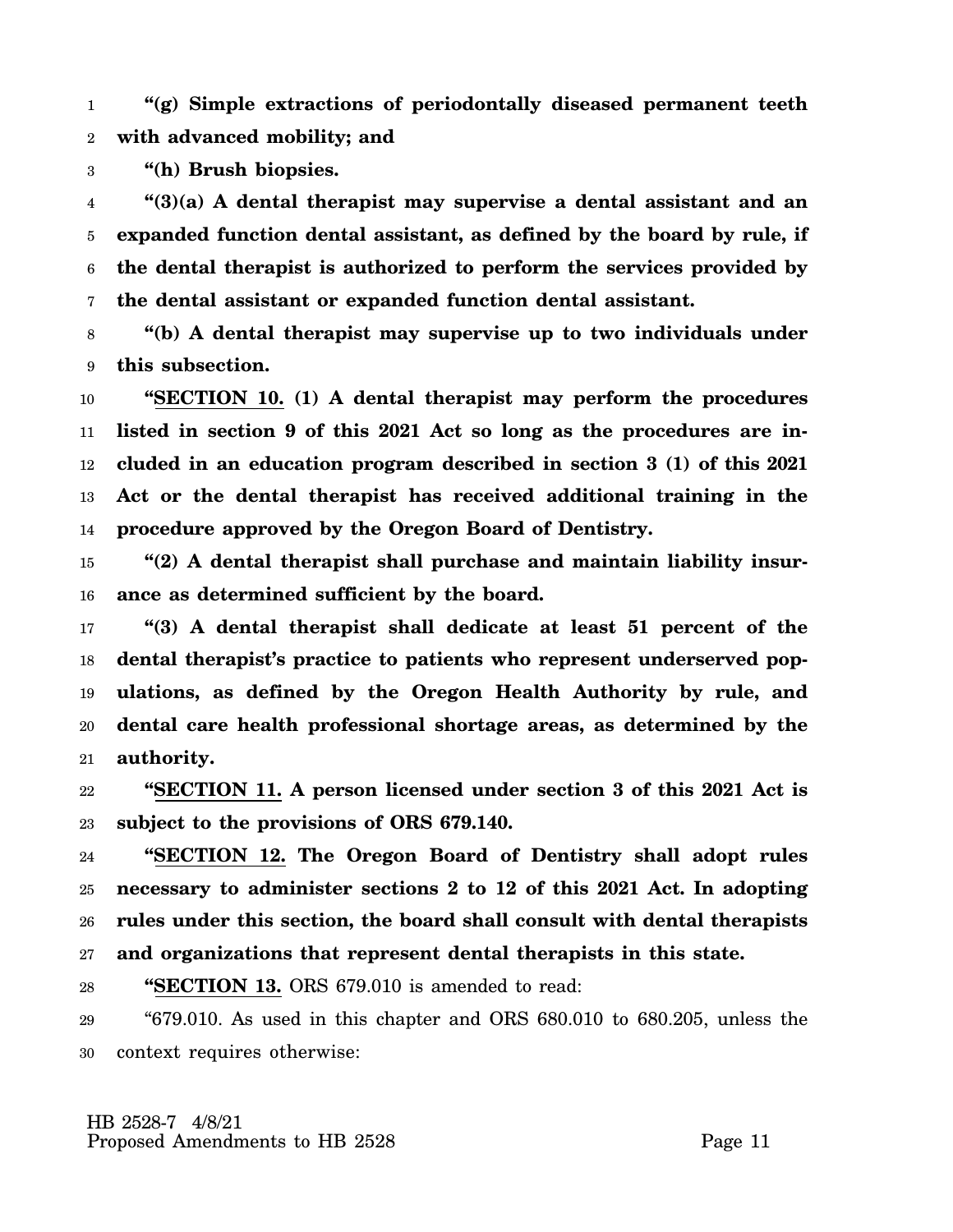1 2 3 4 5 "(1) 'Dental assistant' means a person who, under the supervision of a dentist **or dental therapist**, renders assistance to a dentist, **dental therapist,** dental hygienist, dental technician or another dental assistant or who, under the supervision of a dental hygienist, renders assistance to a dental hygienist providing dental hygiene.

6 7 "(2) 'Dental hygiene' is that portion of dentistry that includes, but is not limited to:

8 9 "(a) The rendering of educational, preventive and therapeutic dental services and diagnosis and treatment planning for such services;

10 11 12 "(b) Prediagnostic risk assessment, scaling, root planing, curettage, the application of sealants and fluoride and any related intraoral or extraoral procedure required in the performance of such services; and

13 14 "(c) Prescribing, dispensing and administering prescription drugs for the services described in paragraphs (a) and (b) of this subsection.

15 16 "(3) 'Dental hygienist' means a person who, under the supervision of a dentist, practices dental hygiene.

17 18 19 20 21 "(4) 'Dental technician' means a person who, at the authorization of a dentist, makes, provides, repairs or alters oral prosthetic appliances and other artificial materials and devices that are returned to a dentist and inserted into the human oral cavity or that come in contact with its adjacent structures and tissues.

22 23 "**(5) 'Dental therapist' means a person licensed to practice dental therapy under section 3 of this 2021 Act.**

24 25 26 27 **"(6) 'Dental therapy' means the provision of preventive dental care, restorative dental treatment and other educational, clinical and therapeutic patient services as part of a dental care team, including the services described under section 9 of this 2021 Act.**

28 29 "[*(5)*] **(7)** 'Dentist' means a person who may perform any intraoral or extraoral procedure required in the practice of dentistry.

30 "[*(6)*] **(8)** 'Dentist of record' means a dentist that either authorizes treat-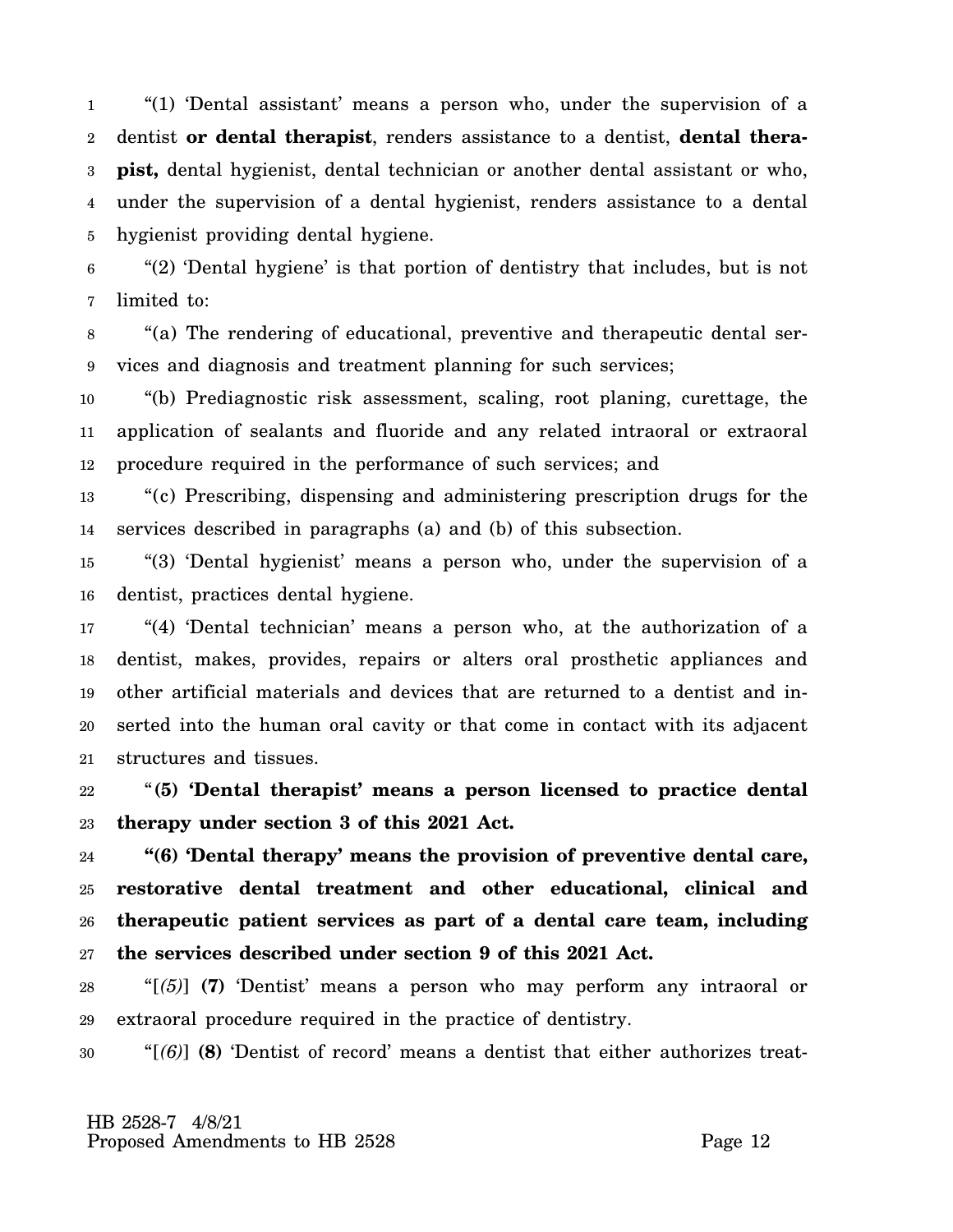1 2 3 ment for, supervises treatment of or provides treatment for a patient in a dental office or clinic owned or operated by an institution as described in ORS 679.020 (3).

4 " $[(7)(a)]$  (9)(a) 'Dentistry' means the healing art concerned with:

5 6 7 "(A) The examination, diagnosis, treatment planning, treatment, care and prevention of conditions within the human oral cavity and maxillofacial region, and of conditions of adjacent or related tissues and structures; and

8 9 10 "(B) The prescribing, dispensing and administering of prescription drugs for purposes related to the activities described in subparagraph (A) of this paragraph.

11 "(b) 'Dentistry' includes, but is not limited to:

12 13 14 "(A) The cutting, altering, repairing, removing, replacing or repositioning of hard or soft tissues and other acts or procedures as determined by the Oregon Board of Dentistry and included in the curricula of:

15 16 "(i) Dental schools accredited by the Commission on Dental Accreditation of the American Dental Association;

17 "(ii) Post-graduate training programs; or

18 "(iii) Continuing education courses.

19 "(B) The prescription and administration of vaccines.

20 21 22 23 "[*(8)*] **(10)** 'Direct supervision' means supervision requiring that a dentist diagnose the condition to be treated, that a dentist authorize the procedure to be performed, and that a dentist remain in the dental treatment room while the procedures are performed.

24 25 26 27 "[*(9)*] **(11)** 'Expanded practice dental hygienist' means a dental hygienist who performs dental hygiene services in accordance with ORS 680.205 as authorized by an expanded practice dental hygienist permit issued by the board under ORS 680.200.

28 29 30 "[*(10)*] **(12)** 'General supervision' means supervision requiring that a dentist authorize the procedures by standing orders, practice agreements or collaboration agreements, but not requiring that a dentist be present when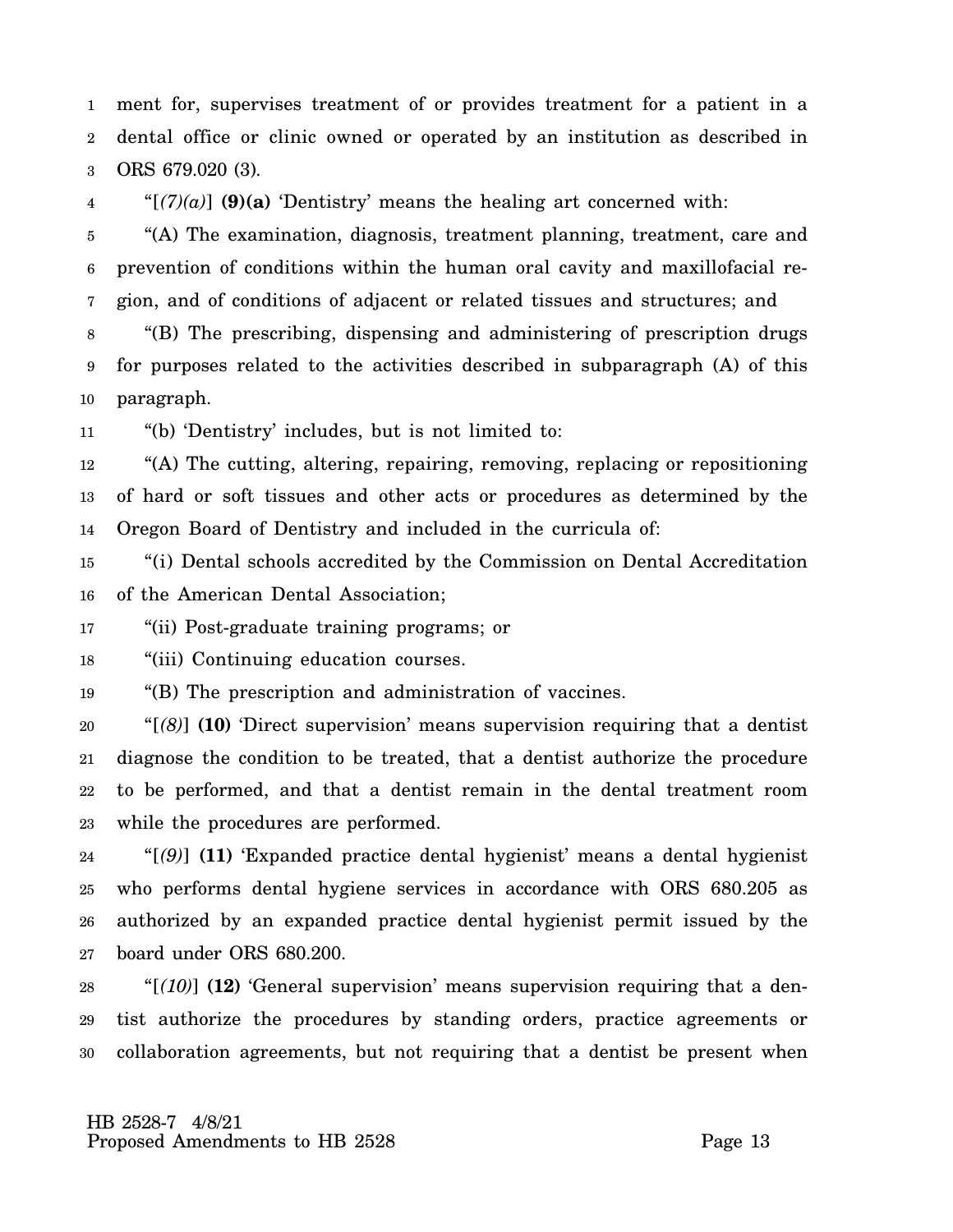1 2 3 4 5 the authorized procedures are performed. The authorized procedures may also be performed at a place other than the usual place of practice of the dentist. "[*(11)*] **(13)** 'Indirect supervision' means supervision requiring that a dentist authorize the procedures and that a dentist be on the premises while the procedures are performed.

6 **"SECTION 14.** ORS 679.140 is amended to read:

7 8 9 "679.140. (1) The Oregon Board of Dentistry may discipline as provided in this section any person licensed to practice dentistry in this state for any of the following causes:

10 11 12 13 14 "(a) Conviction of any violation of the law for which the court could impose a punishment if the board makes the finding required by ORS 670.280. The record of conviction or a certified copy thereof, certified by the clerk of the court or by the judge in whose court the conviction is entered, is conclusive evidence of the conviction.

15 16 "(b) Renting or lending a license or diploma of the dentist to be used as the license or diploma of another person.

17 "(c) Unprofessional conduct.

18 19 20 "(d) Any violation of this chapter or ORS 680.010 to 680.205, of rules adopted pursuant to this chapter or ORS 680.010 to 680.205 or of an order issued by the board.

21 22 23 24 "(e) Engaging in or permitting the performance of unacceptable patient care by the dentist or by any person working under the supervision of the dentist due to a deliberate or negligent act or failure to act by the dentist, regardless of whether actual injury to the patient is established.

25 "(f) Incapacity to practice safely.

26 27 "(2) 'Unprofessional conduct' as used in this chapter includes but is not limited to the following:

28 "(a) Obtaining any fee by fraud or misrepresentation.

29 30 "(b) Willfully betraying confidences involved in the patient-dentist relationship.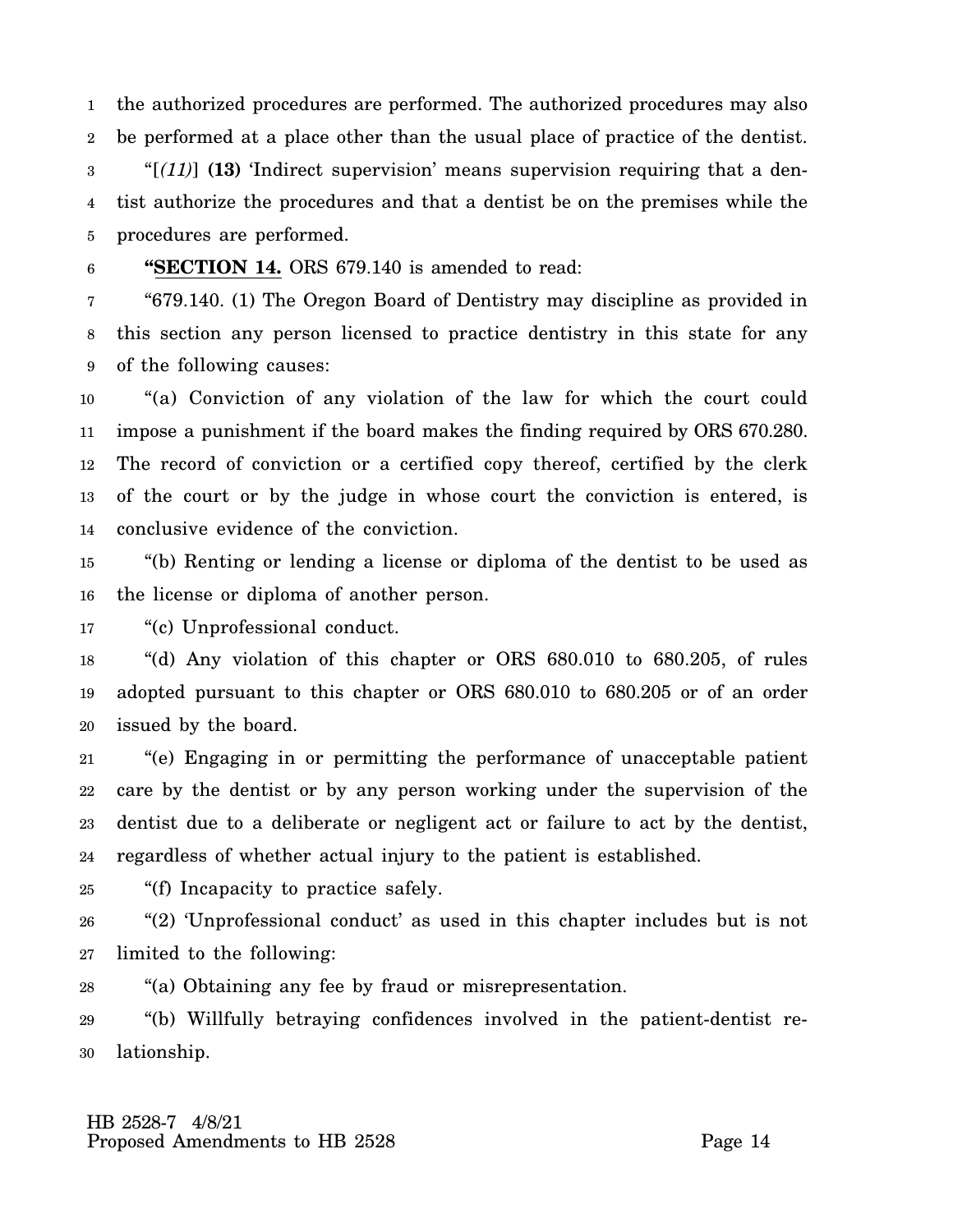1 2 "(c) Employing, aiding, abetting or permitting any unlicensed personnel to practice dentistry [*or*]**,** dental hygiene **or dental therapy**.

3 4 "(d) Making use of any advertising statements of a character tending to deceive or mislead the public or that are untruthful.

5 "(e) Impairment as defined in ORS 676.303.

6 7 "(f) Obtaining or attempting to obtain a controlled substance in any manner proscribed by the rules of the board.

8 9 10 11 12 13 14 15 16 17 "(g) Prescribing or dispensing drugs outside the scope of the practice of dentistry or in a manner that impairs the health and safety of an individual. "(h) Disciplinary action by a state licensing or regulatory agency of this or another state regarding a license to practice dentistry, dental hygiene**, dental therapy** or any other health care profession when, in the judgment of the board, the act or conduct resulting in the disciplinary action bears a demonstrable relationship to the ability of the licensee or applicant to practice dentistry [*or*]**,** dental hygiene **or dental therapy** in accordance with the provisions of this chapter. A certified copy of the record of the disciplinary action is conclusive evidence of the disciplinary action.

18 19 20 21 22 "(3) The proceedings under this section may be taken by the board from the matters within its knowledge or may be taken upon the information of another, but if the informant is a member of the board, the other members of the board shall constitute the board for the purpose of finding judgment of the accused.

23 24 25 26 27 28 29 "(4) In determining what constitutes unacceptable patient care, the board may take into account all relevant factors and practices, including but not limited to the practices generally and currently followed and accepted by persons licensed to practice dentistry in this state, the current teachings at accredited dental schools, relevant technical reports published in recognized dental journals and the desirability of reasonable experimentation in the furtherance of the dental arts.

30 "(5) In disciplining a person as authorized by subsection (1) of this sec-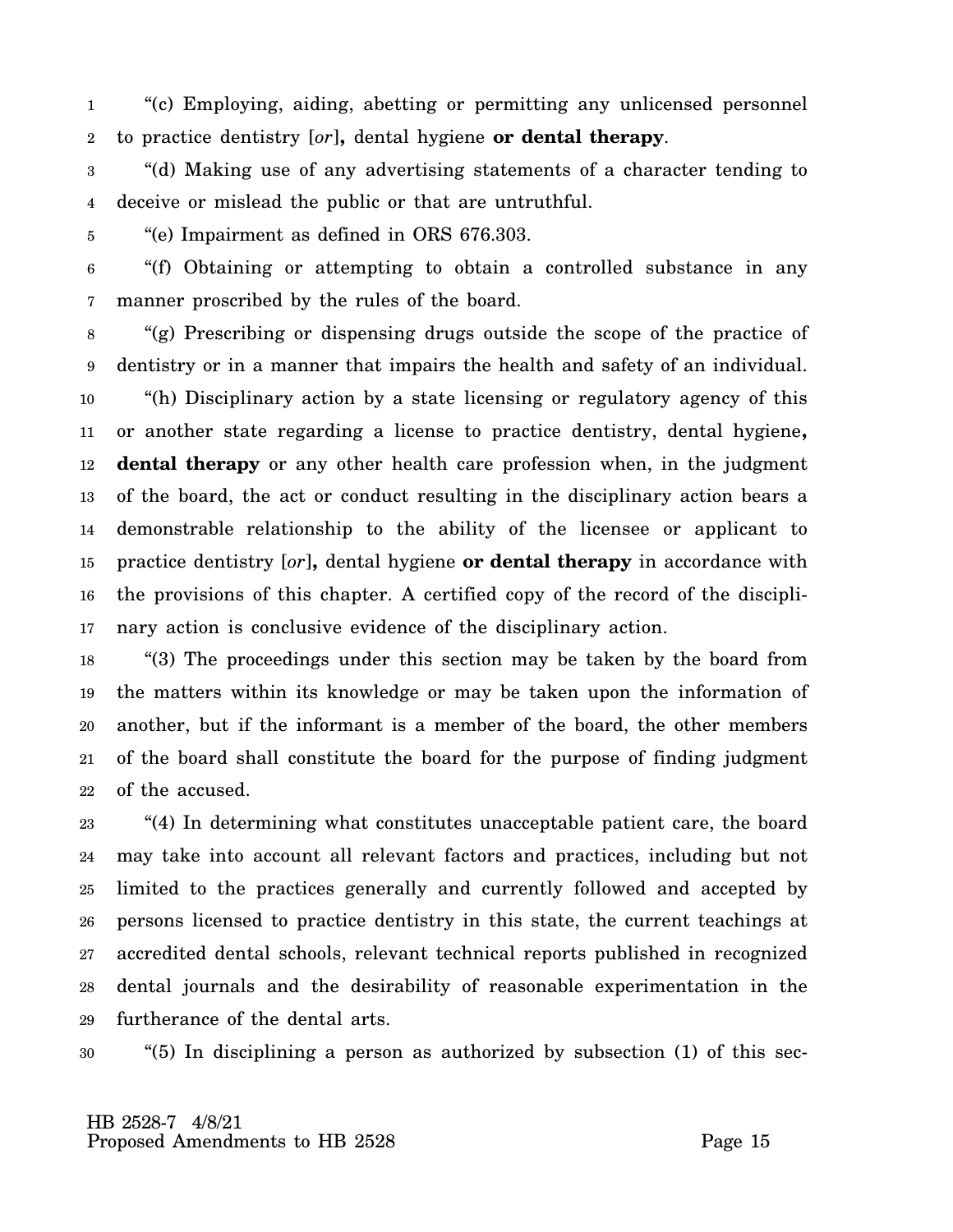1 tion, the board may use any or all of the following methods:

- 2 "(a) Suspend judgment.
- 3 "(b) Place a licensee on probation.

4 "(c) Suspend a license to practice dentistry in this state.

5 "(d) Revoke a license to practice dentistry in this state.

6 "(e) Place limitations on a license to practice dentistry in this state.

7 "(f) Refuse to renew a license to practice dentistry in this state.

8 9 "(g) Accept the resignation of a licensee to practice dentistry in this state.

10 "(h) Assess a civil penalty.

11 "(i) Reprimand a licensee.

12 13 14 "(j) Impose any other disciplinary action the board in its discretion finds proper, including assessment of the costs of the disciplinary proceedings as a civil penalty.

15 16 17 18 19 20 21 22 23 24 25 "(6) If the board places any person upon probation as set forth in subsection (5)(b) of this section, the board may determine and may at any time modify the conditions of the probation and may include among them any reasonable condition for the purpose of protection of the public and for the purpose of the rehabilitation of the probationer or both. Upon expiration of the term of probation, further proceedings shall be abated by the board if the person holding the license furnishes the board with evidence that the person is competent to practice dentistry and has complied with the terms of probation. If the evidence fails to establish competence to the satisfaction of the board or if the evidence shows failure to comply with the terms of the probation, the board may revoke or suspend the license.

26 27 28 29 30 "(7) If a license to practice dentistry in this state is suspended, the person holding the license may not practice during the term of suspension. Upon the expiration of the term of suspension, the license shall be reinstated by the board if the board finds, based upon evidence furnished by the person, that the person is competent to practice dentistry and has not practiced dentistry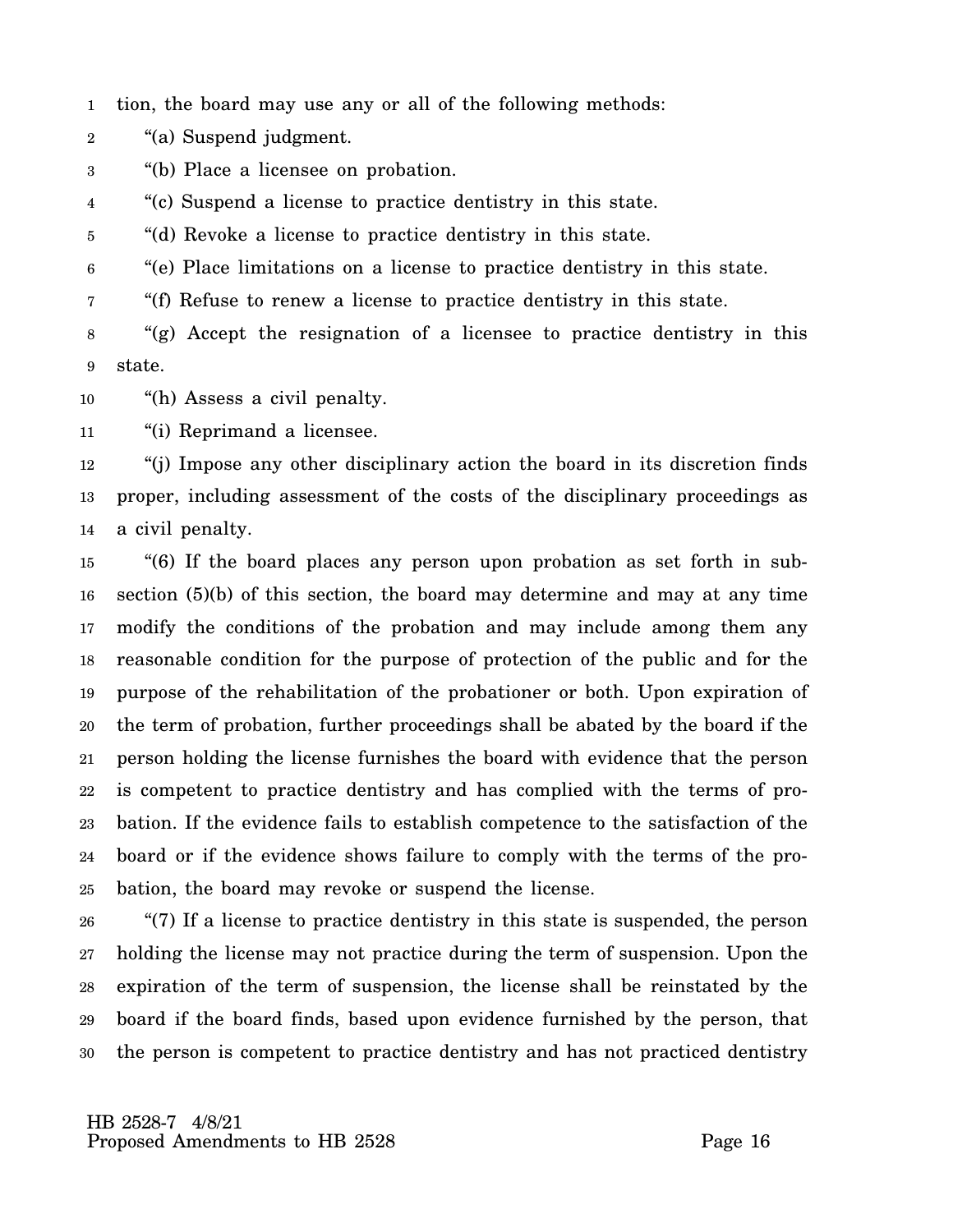1 2 3 4 in this state during the term of suspension. If the evidence fails to establish to the satisfaction of the board that the person is competent or if any evidence shows the person has practiced dentistry in this state during the term of suspension, the board may revoke the license after notice and hearing.

5 6 7 "(8) Upon receipt of a complaint under this chapter or ORS 680.010 to 680.205, the board shall conduct an investigation as described under ORS 676.165.

8 9 10 11 12 13 14 15 "(9) Information that the board obtains as part of an investigation into licensee or applicant conduct or as part of a contested case proceeding, consent order or stipulated agreement involving licensee or applicant conduct is confidential as provided under ORS 676.175. Notwithstanding ORS 676.165 to 676.180, the board may disclose confidential information regarding a licensee or an applicant to persons who may evaluate or treat the licensee or applicant for drug abuse, alcohol abuse or any other health related conditions.

16 17 18 19 "(10) The board may impose against any person who violates the provisions of this chapter or ORS 680.010 to 680.205 or rules of the board a civil penalty of up to \$5,000 for each violation. Any civil penalty imposed under this section shall be imposed in the manner provided in ORS 183.745.

20 21 22 "(11) Notwithstanding the expiration, suspension, revocation or surrender of the license, or the resignation or retirement of the licensee, the board may:

23 24 "(a) Proceed with any investigation of, or any action or disciplinary proceedings against, the dentist [*or*]**,** dental hygienist **or dental therapist**; or

25 "(b) Revise or render void an order suspending or revoking the license.

26 27 28 29 "(12)(a) The board may continue with any proceeding or investigation for a period not to exceed four years from the date of the expiration, suspension, revocation or surrender of the license, or the resignation or retirement of the licensee; or

30 "(b) If the board receives a complaint or initiates an investigation within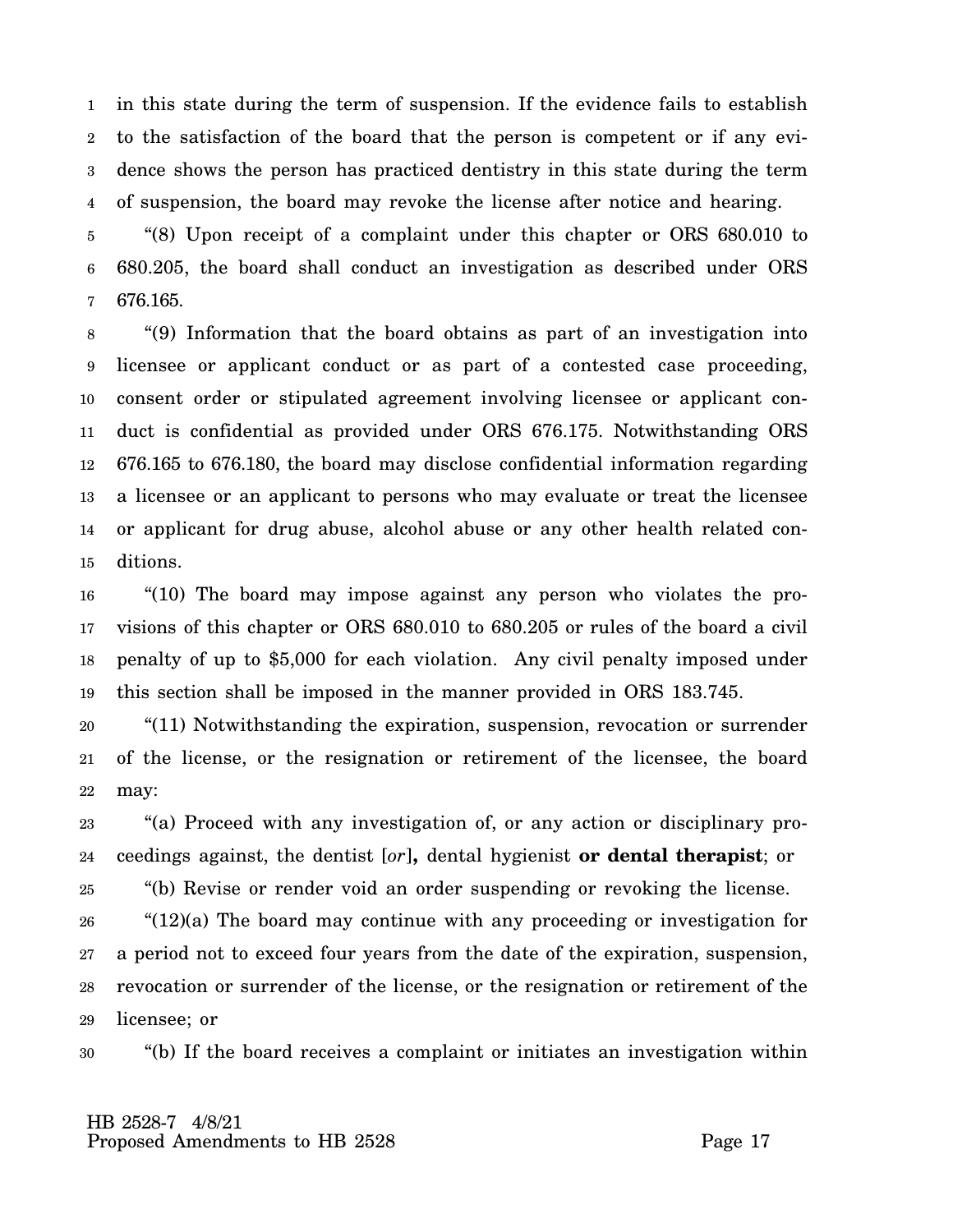1 2 that four-year period, the board's jurisdiction continues until the matter is concluded by a final order of the board following any appeal.

3 4 "(13) Withdrawing the application for license does not close any investigation, action or proceeding against an applicant.

5

**"SECTION 15.** ORS 679.170 is amended to read:

6 "679.170. [*No person shall*] **A person may not**:

7 8 9 10 "(1) Sell or barter, or offer to sell or barter, any diploma or document conferring or purporting to confer any dental degree, or any certificate or transcript made or purporting to be made, pursuant to the laws regulating the license and registration of dentists.

11 12 13 14 "(2) Purchase or procure by barter, any [*such*] diploma, certificate or transcript **described in subsection (1) of this section**, with intent that it be used as evidence of the holder's qualification to practice dentistry, or in fraud of the laws regulating [*such*] **the** practice **of dentistry**.

15 16 "(3) With fraudulent intent, alter in a material regard any [*such*] diploma, certificate or transcript **described in subsection (1) of this section**.

17 18 19 20 21 "(4) Use or attempt to use any [*such*] diploma, certificate or transcript **described in subsection (1) of this section**, which has been purchased, fraudulently issued, counterfeited or materially altered, either as a license or color of license to practice dentistry, or in order to procure registration as a dentist.

22 23 "(5) Willfully make a false written or recorded oral statement to the Oregon Board of Dentistry in a material regard.

24 25 26 27 28 29 30 "(6) Within 10 days after demand made by the board, fail to respond to the board's written request for information or fail to furnish to the board the name and address of all persons practicing or assisting in the practice of dentistry in the office of such person at any time within 60 days prior to the notice, together with a sworn statement showing under and by what license or authority such person and employee are and have been practicing dentistry.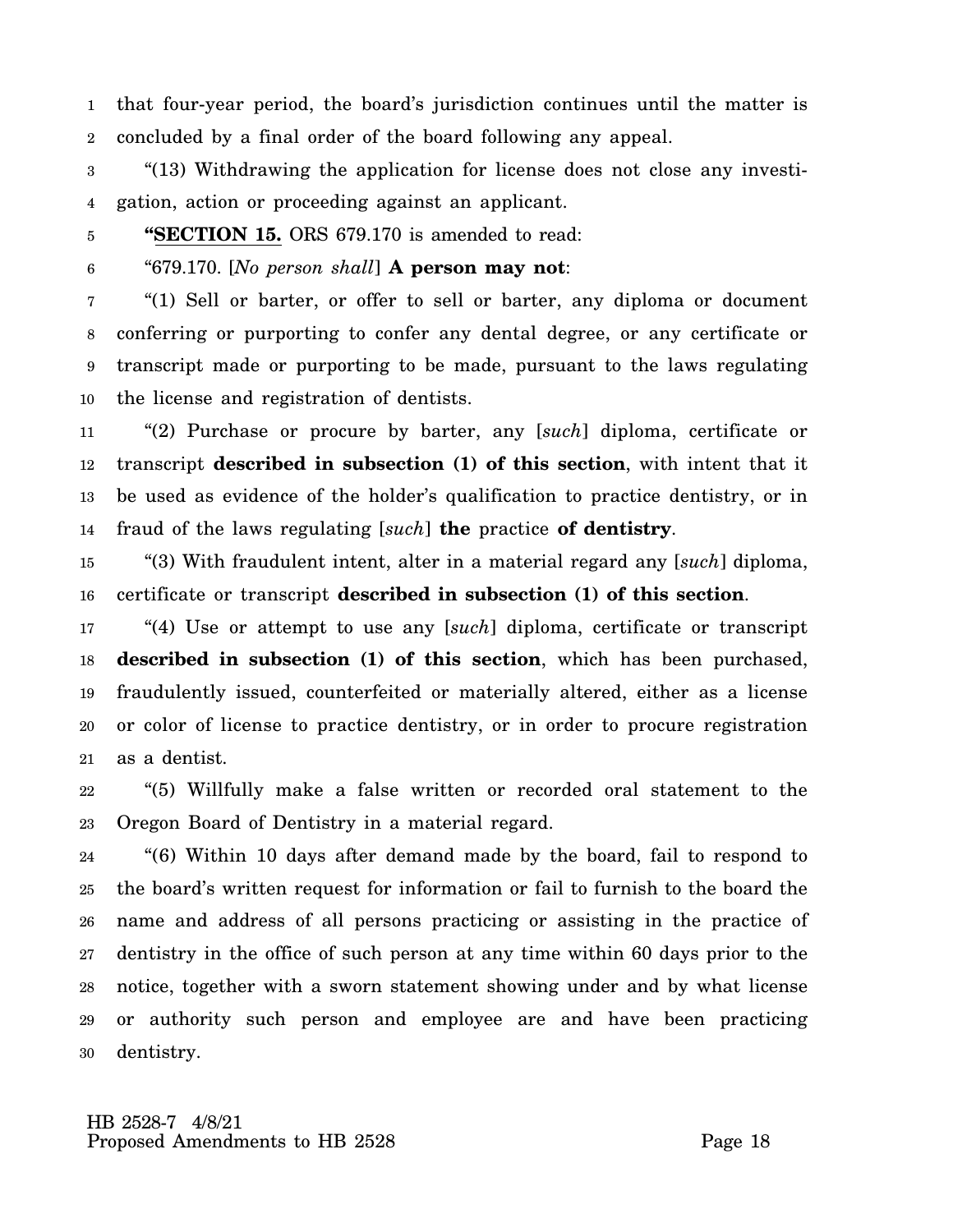1 2 3 "(7) Employ or use the services of any unlicensed person, to practice dentistry [*or*]**,** dental hygiene **or dental therapy**, except as permitted by ORS 679.025, 679.176 and 680.010 to 680.205.

4 **"SECTION 16.** ORS 679.250 is amended to read:

5 6 "679.250. The powers and duties of the Oregon Board of Dentistry are as follows:

7 8 9 "(1) To, during the month of April of each year, organize and elect from its membership a president who shall hold office for one year, or until the election and qualification of a successor.

10 11 12 13 14 "(2) To authorize all necessary disbursements to carry out the provisions of this chapter, including but not limited to, payment for necessary supplies, office equipment, books and expenses for the conduct of examinations, payment for legal and investigative services rendered to the board, and such other expenditures as are provided for in this chapter.

15 16 17 18 19 20 21 22 "(3) To employ such inspectors, examiners, special agents, investigators, clerical assistants, assistants and accountants as are necessary for the investigation and prosecution of alleged violations and the enforcement of this chapter and for such other purposes as the board may require. Nothing in this chapter shall be construed to prevent assistance being rendered by an employee of the board in any hearing called by it. However, all obligations for salaries and expenses incurred under this chapter shall be paid from the fees accruing to the board under this chapter and not otherwise.

23 24 25 "(4)(a) To conduct examinations of applicants for license to practice dentistry [*and*]**,** dental hygiene **and dental therapy** at least twice in each year.

26 27 28 29 "(b) In conducting examinations for licensure, the board may enter into a compact with other states for conducting regional examinations with other board of dental examiners concerned, or by a testing service recognized by such boards.

30 "(5) To meet for the transaction of other business at the call of the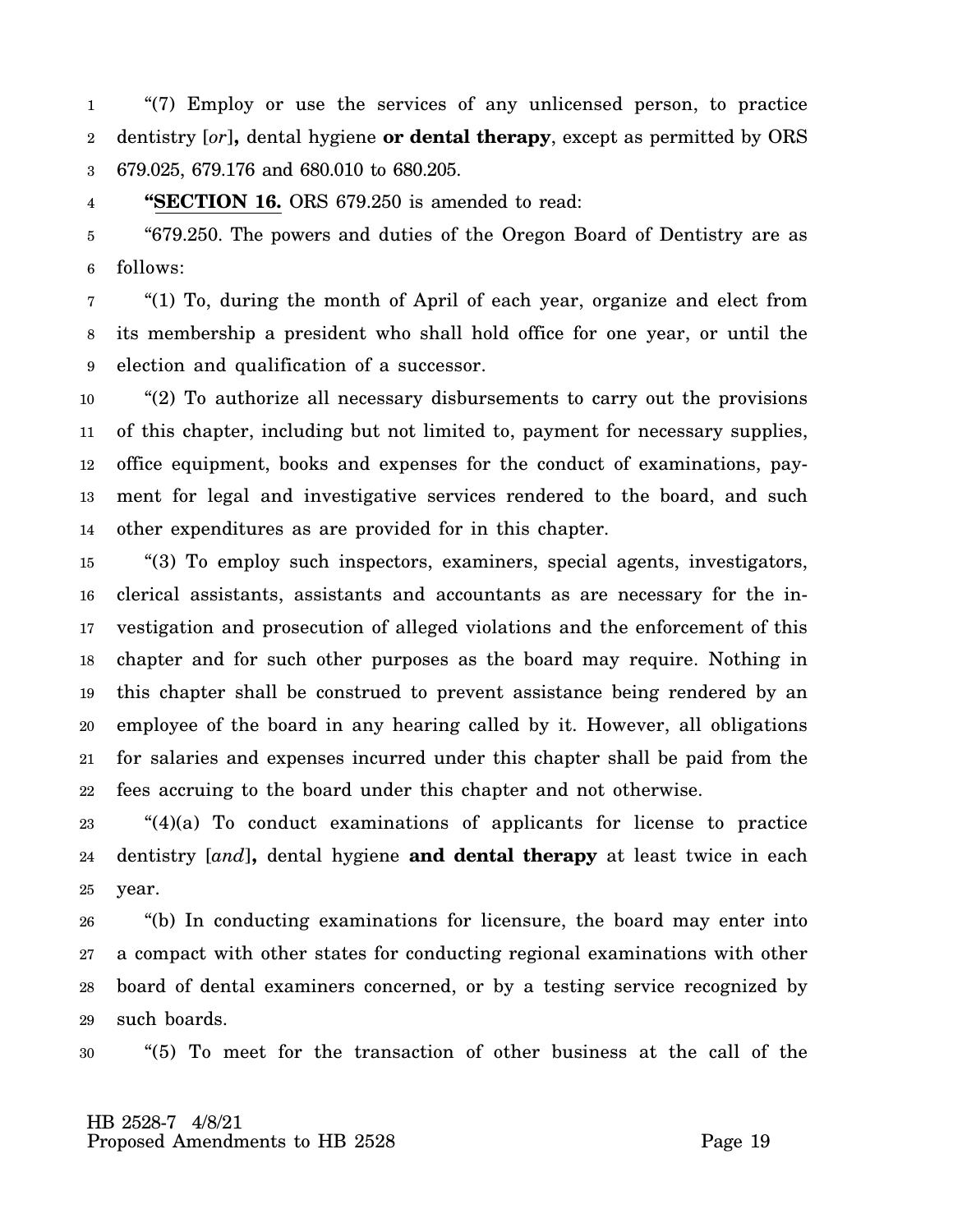1 2 3 4 president. A majority of board members shall constitute a quorum. A majority vote of those present shall be a decision of the entire board. The board's proceedings shall be open to public inspection in all matters affecting public interest.

5 6 7 8 9 10 11 12 13 "(6) To keep an accurate record of all proceedings of the board and of all its meetings, of all receipts and disbursements, of all prosecutions for violation of this chapter, of all examinations for license to practice dentistry, with the names and qualifications for examination of any person examined, together with the addresses of those licensed and the results of such examinations, a record of the names of all persons licensed to practice dentistry in Oregon together with the addresses of all such persons having paid the license fee prescribed in ORS 679.120 and the names of all persons whose license to practice has been revoked or suspended.

14 15 16 17 18 19 20 21 22 23 24 25 26 27 28 "(7) To make and enforce rules necessary for the procedure of the board, for the conduct of examinations, for regulating the practice of dentistry, and for regulating the services of dental hygienists and dental auxiliary personnel not inconsistent with the provisions of this chapter. As part of such rules, the board may require the procurement of a permit or other certificate. Any permit issued may be subject to periodic renewal. In adopting rules, the board shall take into account all relevant factors germane to an orderly and fair administration of this chapter and of ORS 680.010 to 680.205, the practices and materials generally and currently used and accepted by persons licensed to practice dentistry in this state, dental techniques commonly in use, relevant technical reports published in recognized dental journals, the curriculum at accredited dental schools, the desirability of reasonable experimentation in the furtherance of the dental arts, and the desirability of providing the highest standard of dental care to the public consistent with the lowest economic cost.

29 30 "(8) Upon its own motion or upon any complaint, to initiate and conduct investigations of and hearings on all matters relating to the practice of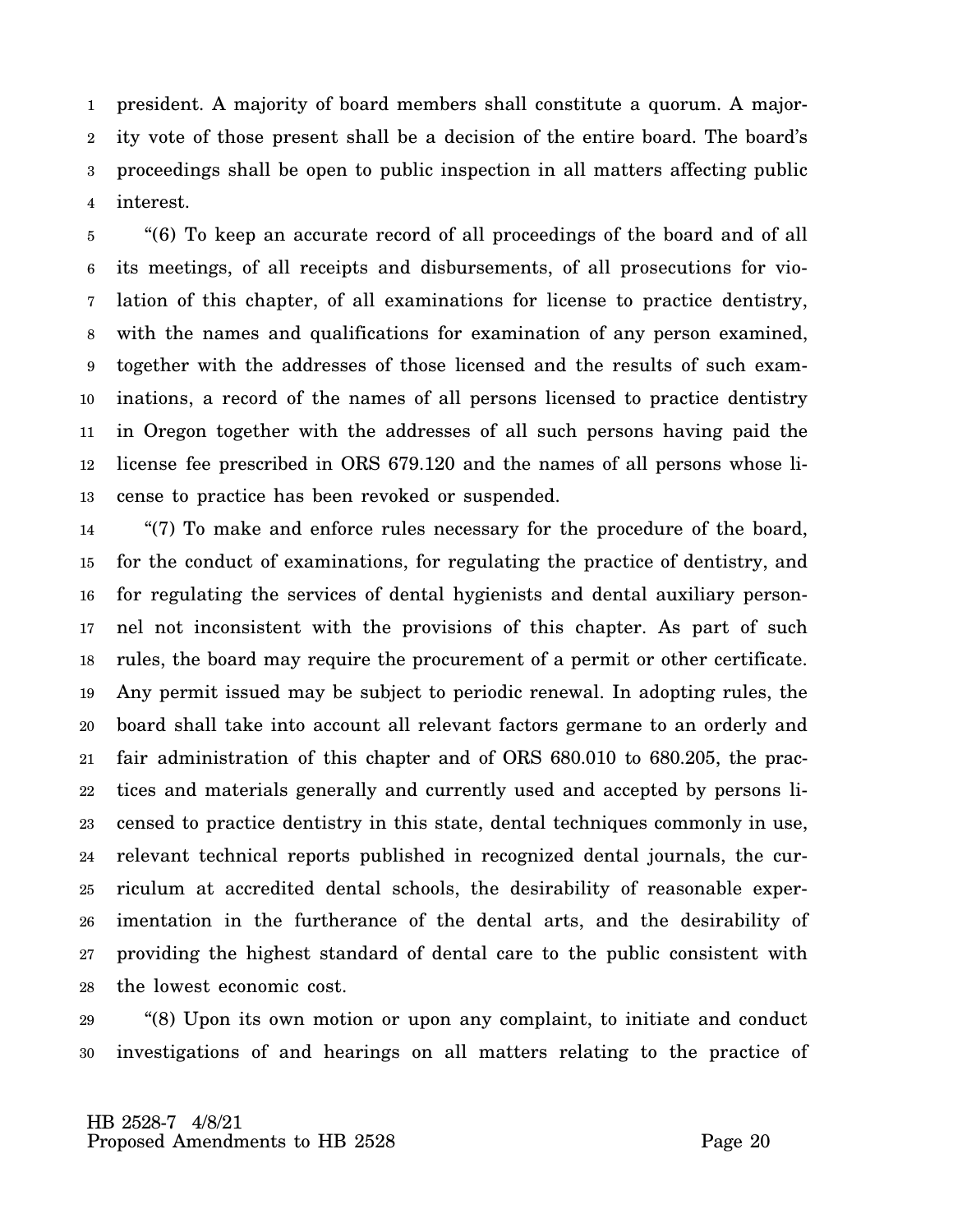1 2 3 4 5 6 7 8 9 10 11 12 13 14 15 16 17 18 19 20 21 22 23 dentistry, the discipline of licensees, or pertaining to the enforcement of any provision of this chapter. In the conduct of investigations or upon the hearing of any matter of which the board may have jurisdiction, the board may take evidence, administer oaths, take the depositions of witnesses, including the person charged, in the manner provided by law in civil cases, and compel their appearance before it in person the same as in civil cases, by subpoena issued over the signature of an employee of the board and in the name of the people of the State of Oregon, require answers to interrogatories, and compel the production of books, papers, accounts, documents and testimony pertaining to the matter under investigation or to the hearing. In all investigations and hearings, the board and any person affected thereby may have the benefit of counsel, and all hearings shall be held in compliance with ORS chapter 183. Notwithstanding ORS 676.165, 676.175 and 679.320, if a licensee who is the subject of an investigation or complaint is to appear before members of the board investigating the complaint, the board shall provide the licensee with a current summary of the complaint or the matter being investigated not less than five days prior to the date that the licensee is to appear. At the time the summary of the complaint or the matter being investigated is provided, the board shall provide to the licensee a current summary of documents or alleged facts that the board has acquired as a result of the investigation. The name of the complainant or other information that reasonably may be used to identify the complainant may be withheld from the licensee.

24 25 26 27 "(9) To require evidence as determined by rule of continuing education or to require satisfactory evidence of operative competency before reissuing or renewing licenses for the practice of dentistry [*or*]**,** dental hygiene **or dental therapy**.

28 29 30 "(10) To adopt and enforce rules regulating administration of general anesthesia and conscious sedation by a dentist or under the supervision of a dentist in the office of the dentist. As part of such rules, the board may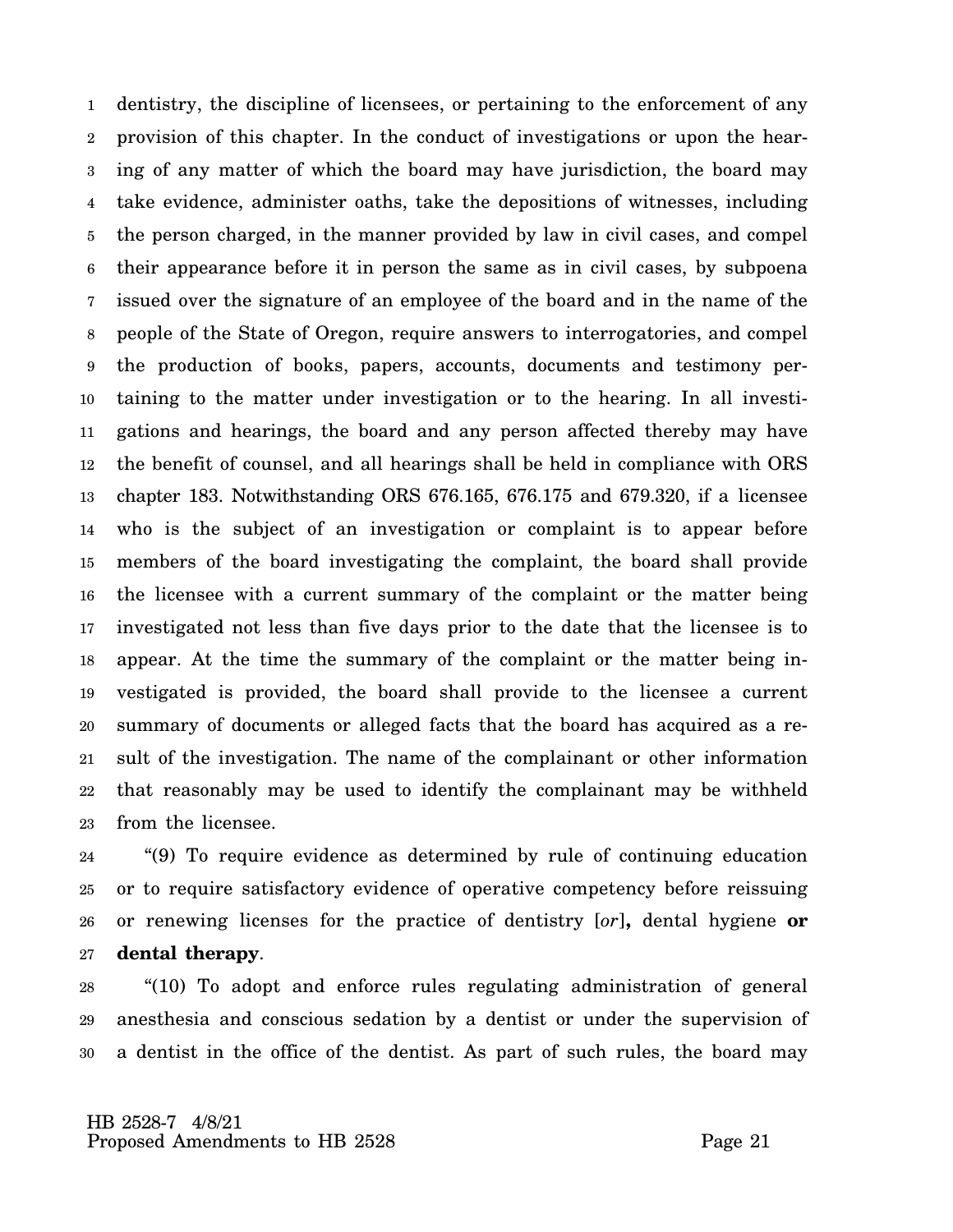1 require the procurement of a permit which must be periodically renewed.

2 3 4 5 "(11) To order an applicant or licensee to submit to a physical examination, mental examination or a competency examination when the board has evidence indicating the incapacity of the applicant or licensee to practice safely.

6 7 **"SECTION 17.** Section 1, chapter 716, Oregon Laws 2011, is amended to read:

8 9 10 11 12 13 "**Sec. 1.** (1) The Oregon Health Authority may approve pilot projects to encourage the development of innovative practices in oral health care delivery systems with a focus on providing care to populations that evidencebased studies have shown have the highest disease rates and the least access to dental care. The authority may approve a pilot project that is designed to:

14 15 "(a) Operate for three to five years or a sufficient amount of time to evaluate the validity of the pilot project;

16 "(b) Evaluate quality of care, access, cost, workforce and efficacy; and

17 "(c) Achieve at least one of the following:

18 "(A) Teach new skills to existing categories of dental personnel;

19 "(B) Develop new categories of dental personnel;

20 "(C) Accelerate the training of existing categories of dental personnel; or

21 "(D) Teach new oral health care roles to previously untrained persons.

22 "(2) The authority shall adopt rules:

23 "(a) Establishing an application process for pilot projects;

24 25 "(b) Establishing minimum standards, guidelines and instructions for pilot projects; and

26 27 "(c) Requiring an approved pilot project to report to the authority on the progress and outcomes of the pilot project, including:

28 29 "(A) The process used to evaluate the progress and outcomes of the pilot project;

30 "(B) The baseline data and information to be collected;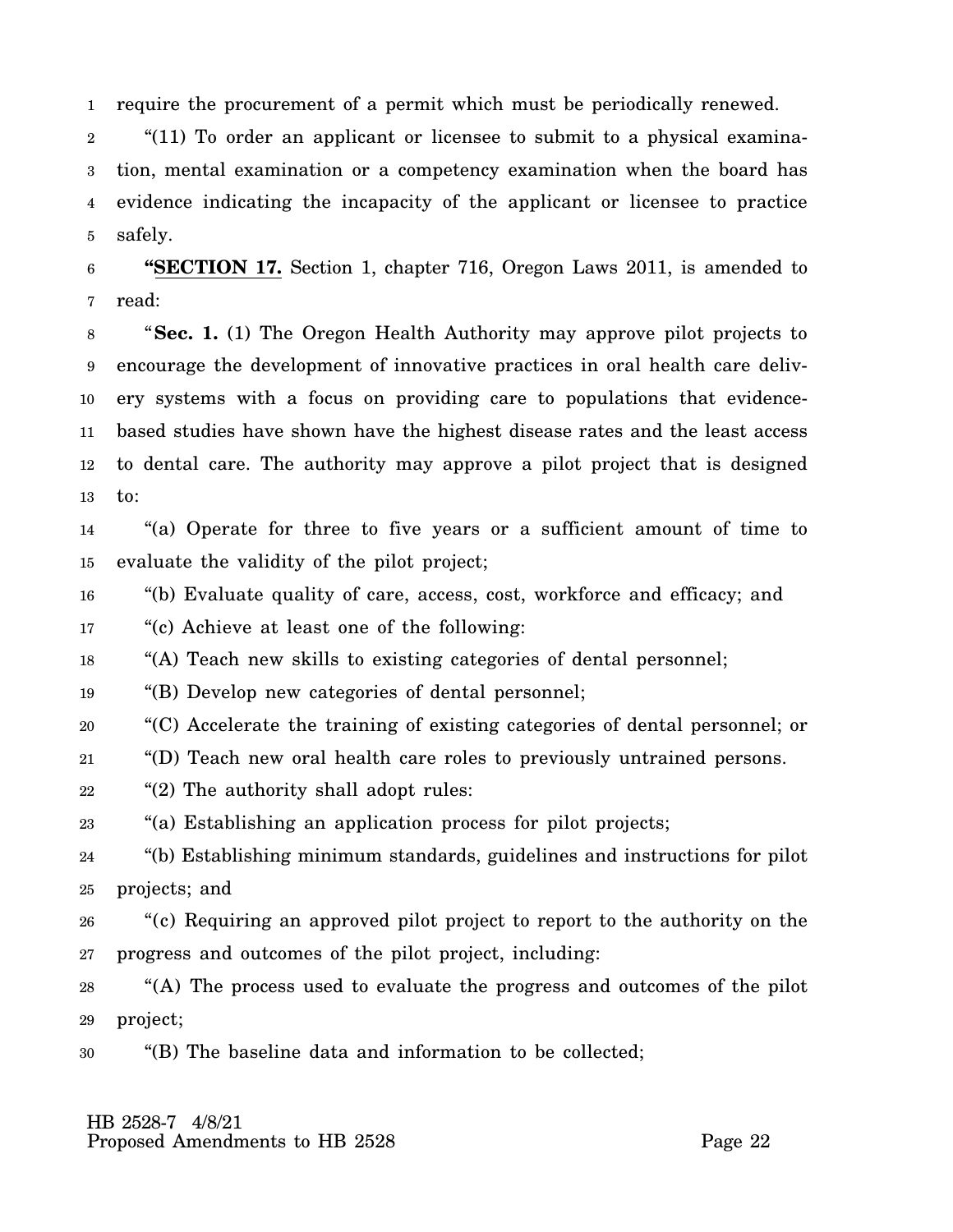1 2 "(C) The nature of program data that will be collected and the methods for collecting and analyzing the data;

3 4 "(D) The provisions for protecting the safety of patients seen or treated in the project; and

5 6 "(E) A statement of previous experience in providing related health care services.

7 8 9 "(3) The authority shall seek the advice of appropriate professional societies and licensing boards before adopting rules under subsection (2) of this section.

10 11 12 13 14 "(4)(a) Notwithstanding ORS 679.020 and 680.020, a person may practice dentistry [*or*]**,** dental hygiene **or dental therapy** without a license as part of a pilot project approved under this section under the general supervision of a dentist licensed under ORS chapter 679 and in accordance with rules adopted by the authority.

15 16 17 18 "(b) A person practicing dentistry [*or*]**,** dental hygiene **or dental therapy** without a license under this section is subject to the same standard of care and is entitled to the same immunities as a person performing the services with a license.

19 20 21 22 23 "(5) The authority may accept gifts, grants or contributions from any public or private source for the purpose of carrying out this section. Funds received under this subsection shall be deposited in the Dental Pilot Projects Fund established under section 17 [*of this 2011 Act*]**, chapter 716, Oregon Laws 2011**.

24 25 26 27 **"SECTION 18. (1) Sections 2 to 12 of this 2021 Act and the amendments to ORS 679.010, 679.140, 679.170 and 679.250 and section 1, chapter 716, Oregon Laws 2011, by sections 13 to 19 of this 2021 Act become operative on January 1, 2022.**

28 29 30 **"(2) The Oregon Board of Dentistry may take any action before the operative date specified in subsection (1) of this section that is necessary to enable the board to exercise, on and after the operative date**